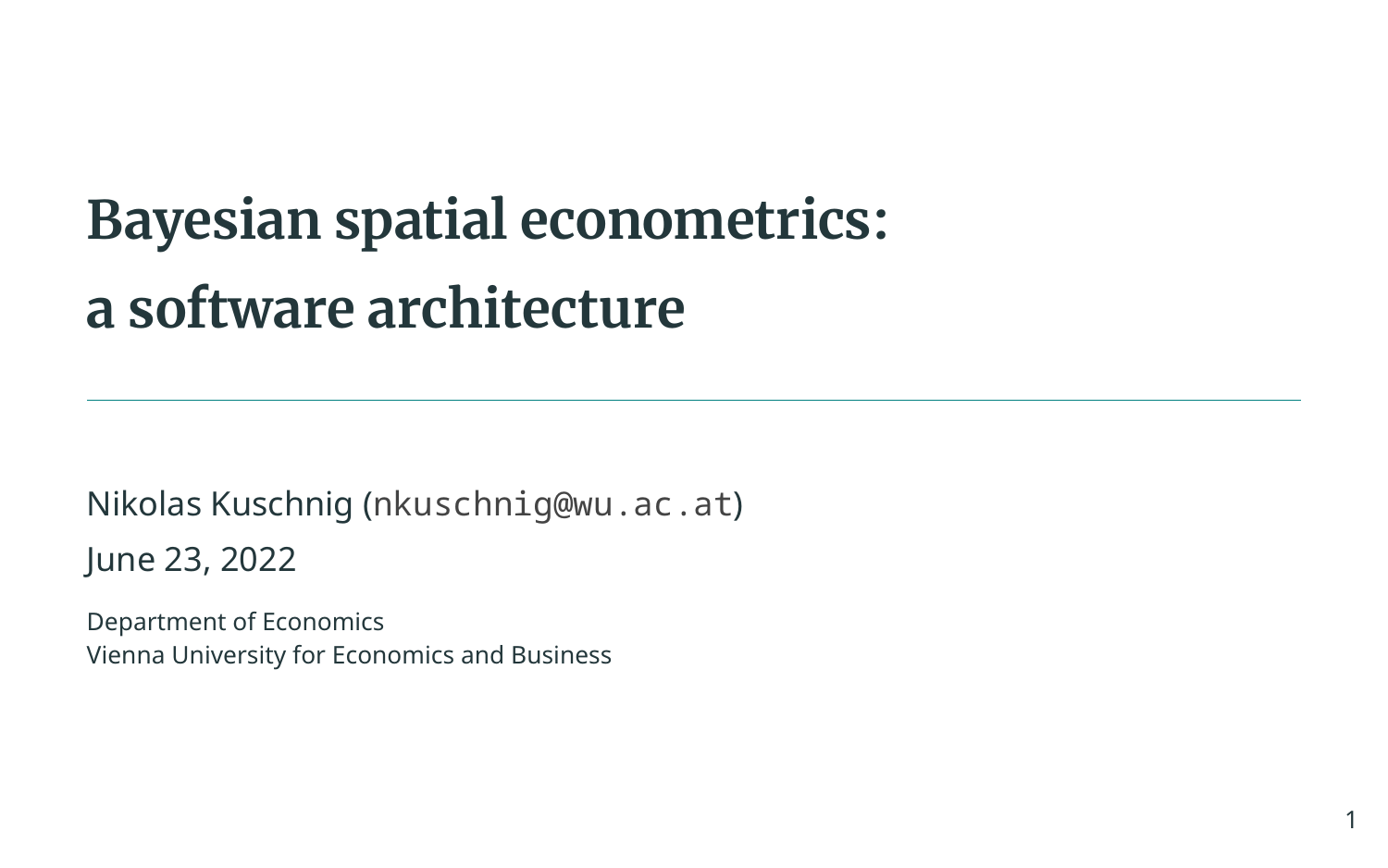Bayesian approaches can play a crucial role for the **development of spatial econometric methods**. For example

- $\blacksquare$  Bayesian model averaging [\[7,](#page-30-0) [16\]](#page-32-0),
- $\blacksquare$  hierarchical models [\[6,](#page-30-1) [9,](#page-31-0) [14\]](#page-32-1).
- **Fi** flexible treatment of connectivity  $[8, 11]$  $[8, 11]$ ,
- $\blacksquare$  limited dependent variables [\[12,](#page-31-2) [15\]](#page-32-2),

However, they are **rarely used in applied work**.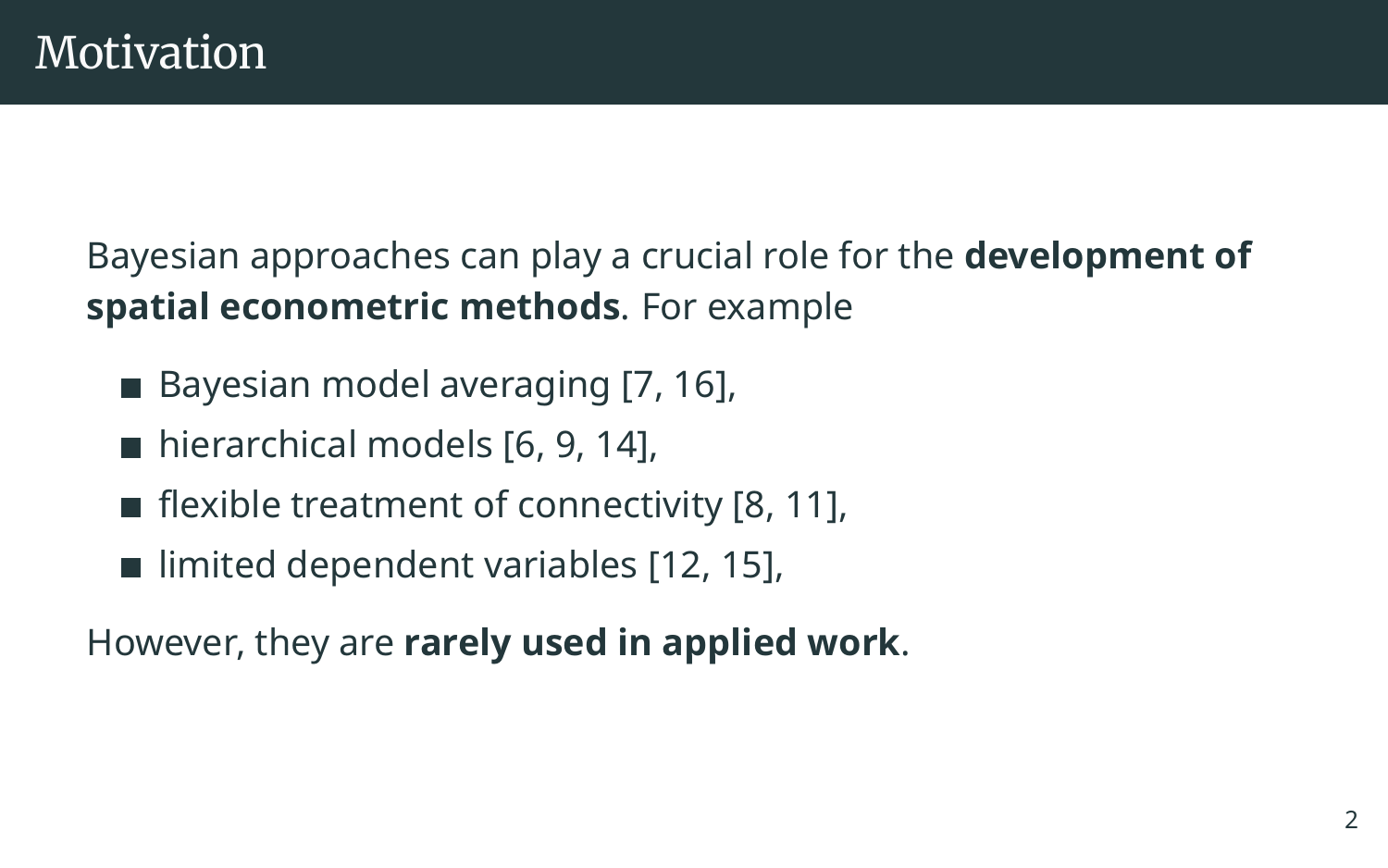Implementations of Bayesian spatial methods need to accommodate

- the **flexibility** of Bayesian modelling,
- the **peculiarities** of spatial econometrics.

Domain-specific packages, such as **spatialreg** [\[3\]](#page-29-0), are constrained in their flexibility, while general purpose software like **Stan** [\[4\]](#page-29-1) can be inefficient and ineffective [\[21\]](#page-34-0).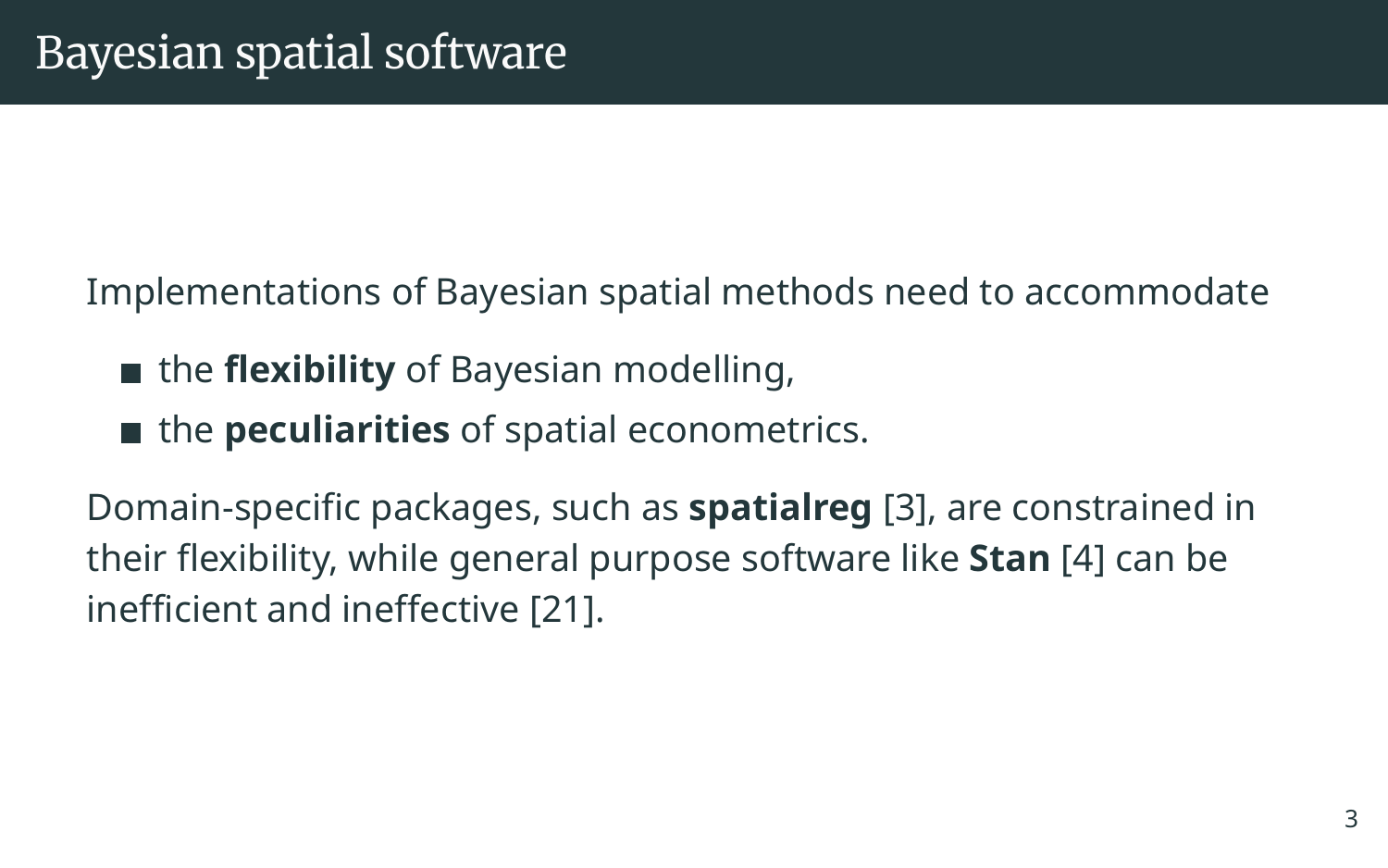In this talk, I present a **software architecture** for Bayesian spatial econometric methods that is

- powerful and extensible,
- while remaining **accessible** and
- **easy to maintain**.

I will demonstrate an *implementation* in the **bsreg** package [\[13\]](#page-32-3), and may briefly present some applied results that highlight a need for such software.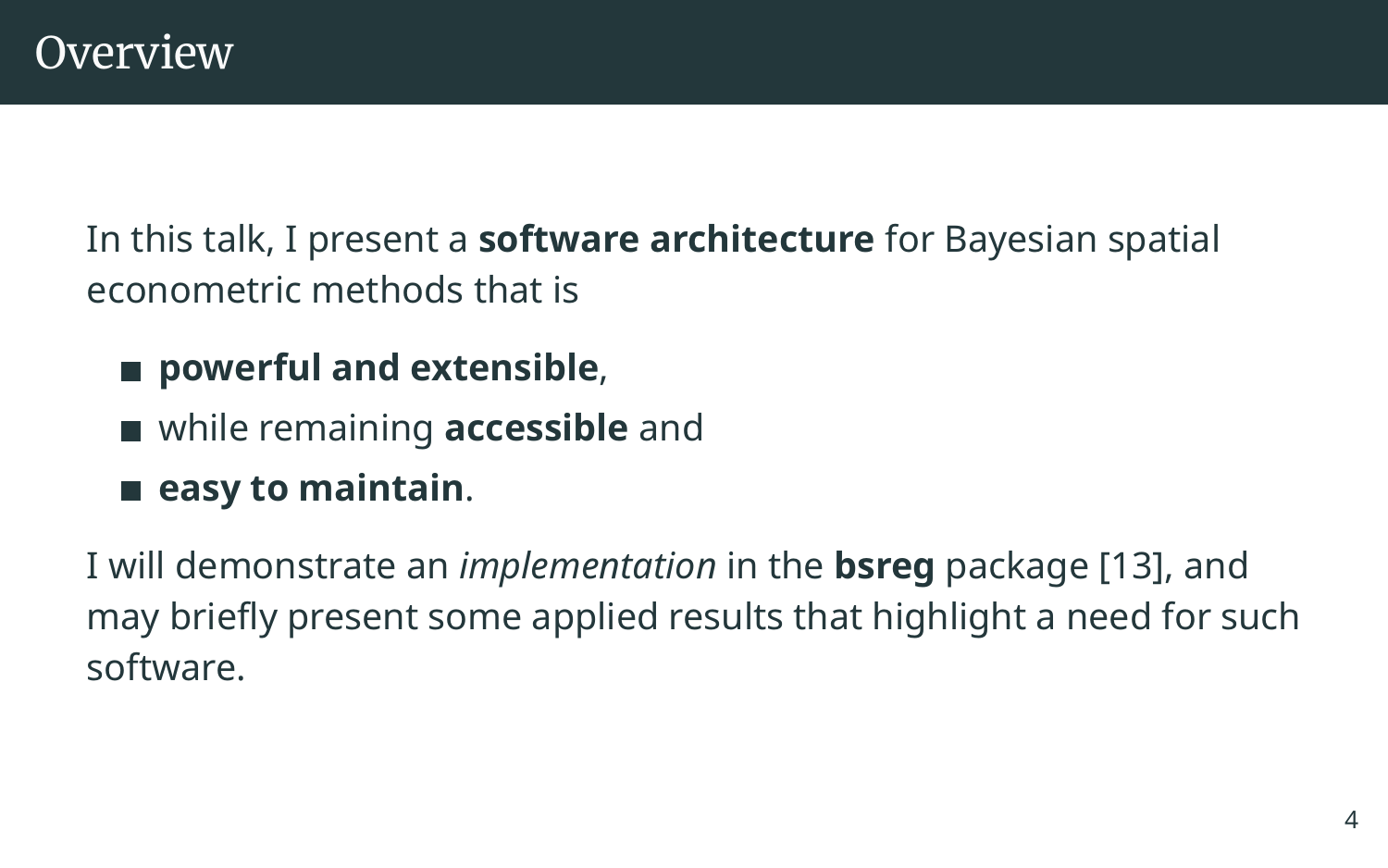**A brief recap of spatial econometrics and Bayesian estimation**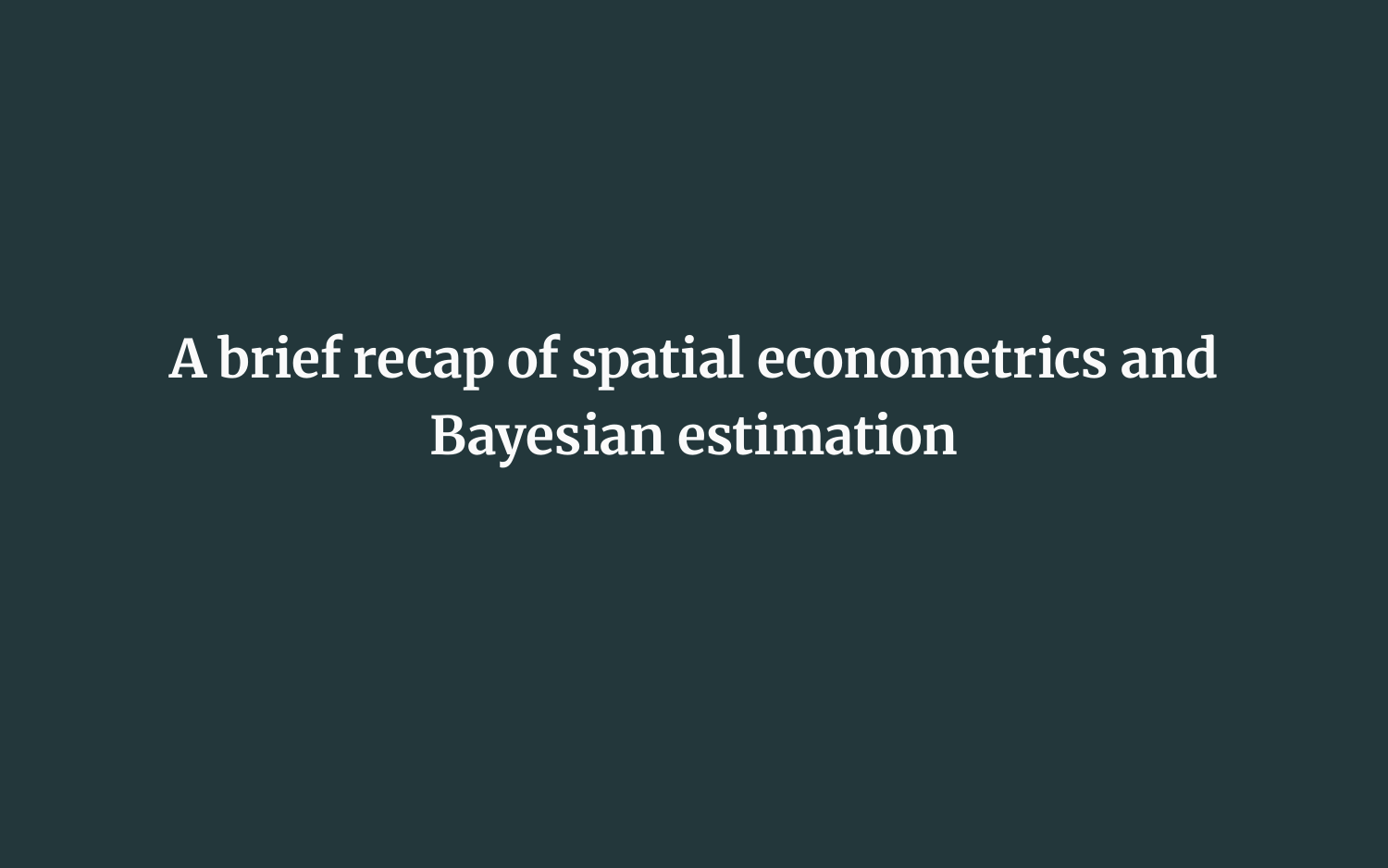A **general** spatial econometric model is given by

$$
\mathbf{y} = \begin{vmatrix} \lambda_1 \mathbf{W} \mathbf{y} + \mathbf{X} \boldsymbol{\beta} + \mathbf{W} \mathbf{X} \boldsymbol{\theta} + \mathbf{u}, \\ \mathbf{u} = \begin{vmatrix} \lambda_2 \mathbf{W} \mathbf{u} + \boldsymbol{\epsilon}, \end{vmatrix}
$$

where  $\varepsilon_i$  ~ N(0, $\sigma^2$ ). We use the  $n \times n$  matrix  $\bf{W}$  to induces spatial lags that extend the standard linear model. The lags allow for

- 1. spatial autoregressive behaviour,
- 2. spatial interference from explanatories,
- 3. spatially autocorrelated errors.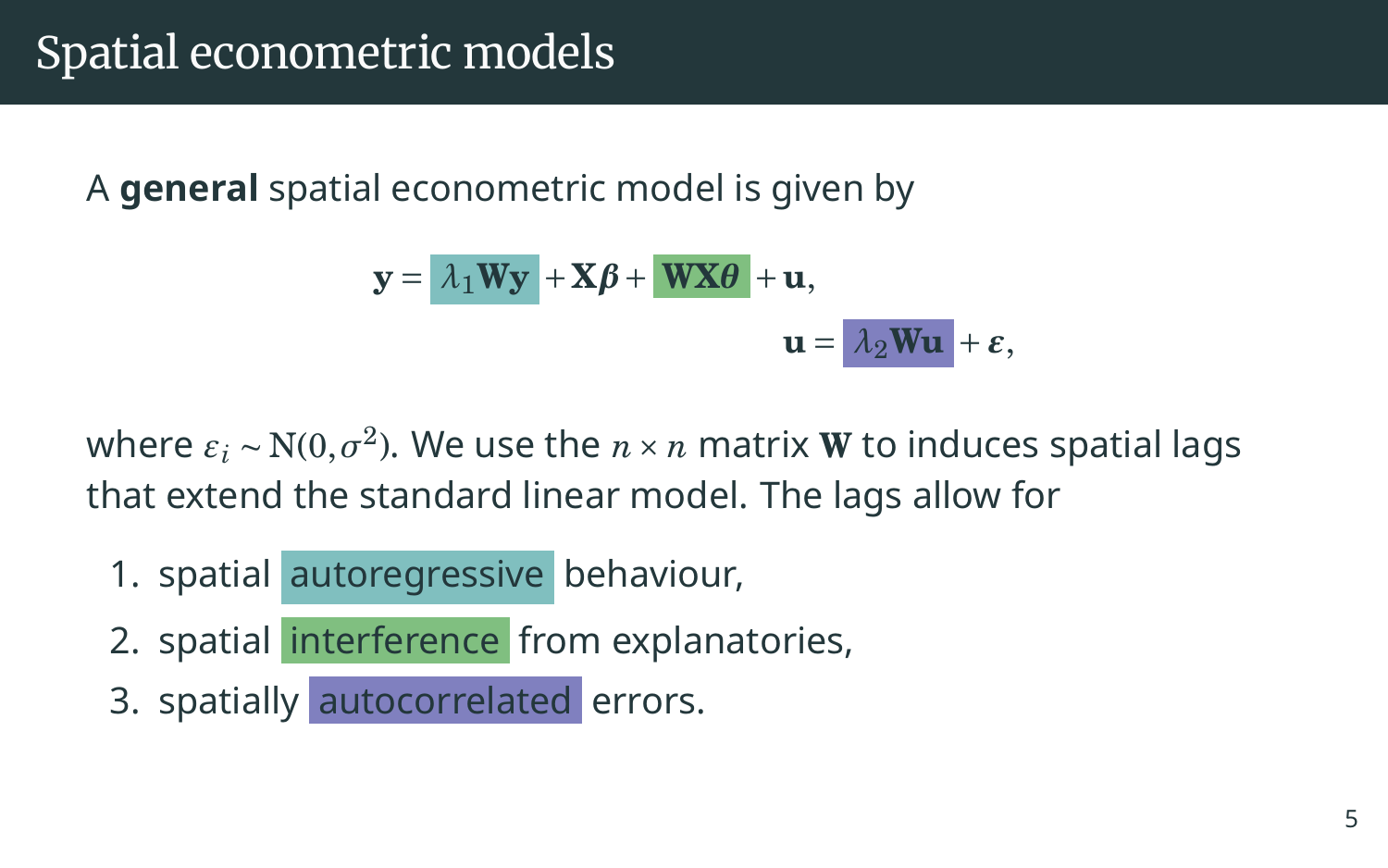We can estimate spatial models with MCMC **sampling methods**. These methods work by isolating conditional posteriors, such as  $p(\lambda_1|\mathbf{y}, \beta, \sigma^2)$ , and drawing from them. It helps to re-interpet the models, e.g. as

$$
\mathbf{z} = \mathbf{X}\boldsymbol{\beta} + \boldsymbol{\varepsilon},
$$

$$
\mathbf{y} = \mathbf{S}(\lambda|\mathbf{W})^{-1}\mathbf{z},
$$

■ with a **latent** variable **z** (and a nested linear model),

a non-linear **spatial filter S** = (**I**−*λ***W**).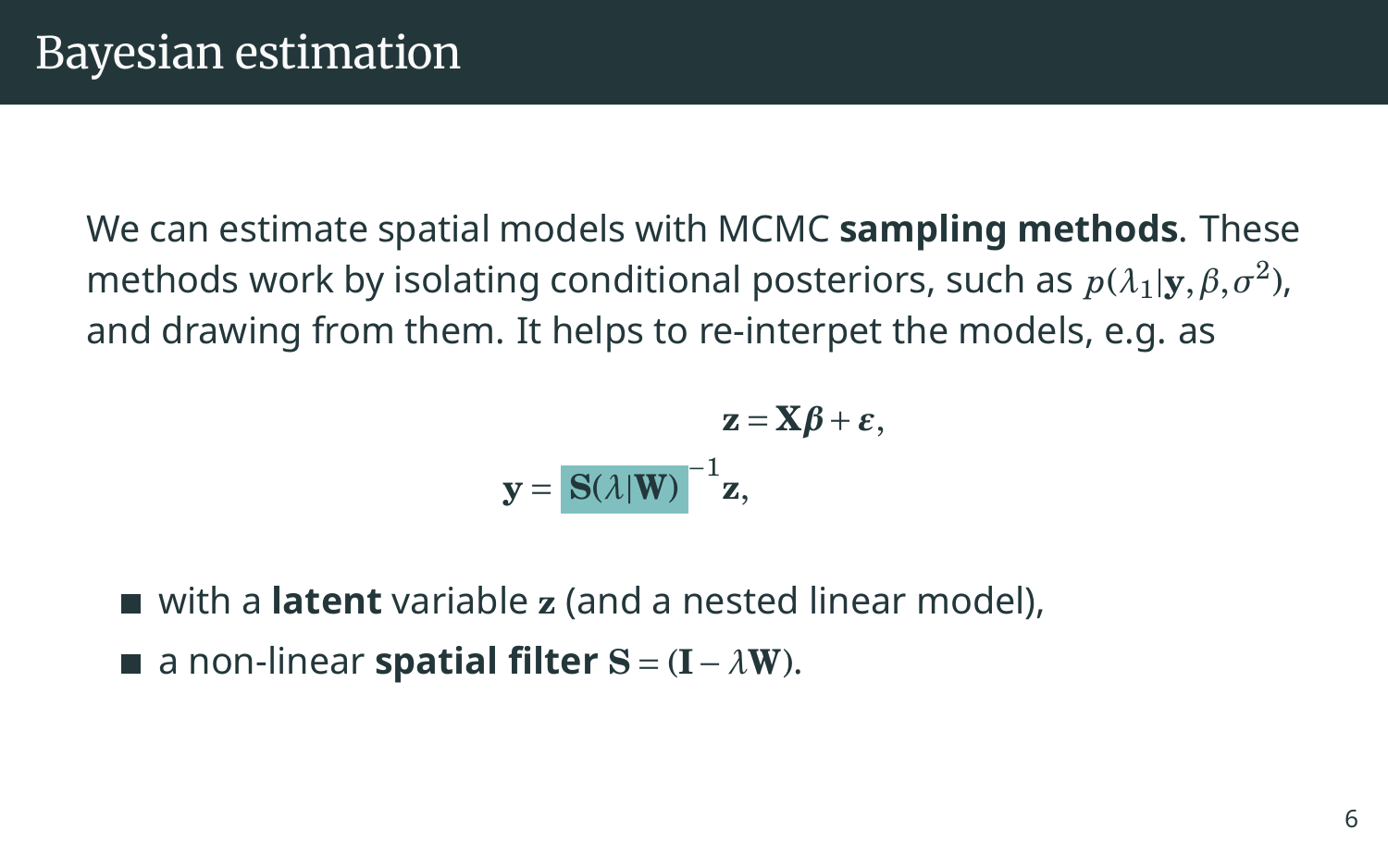## **Bayesian spatial econometrics — a software architecture**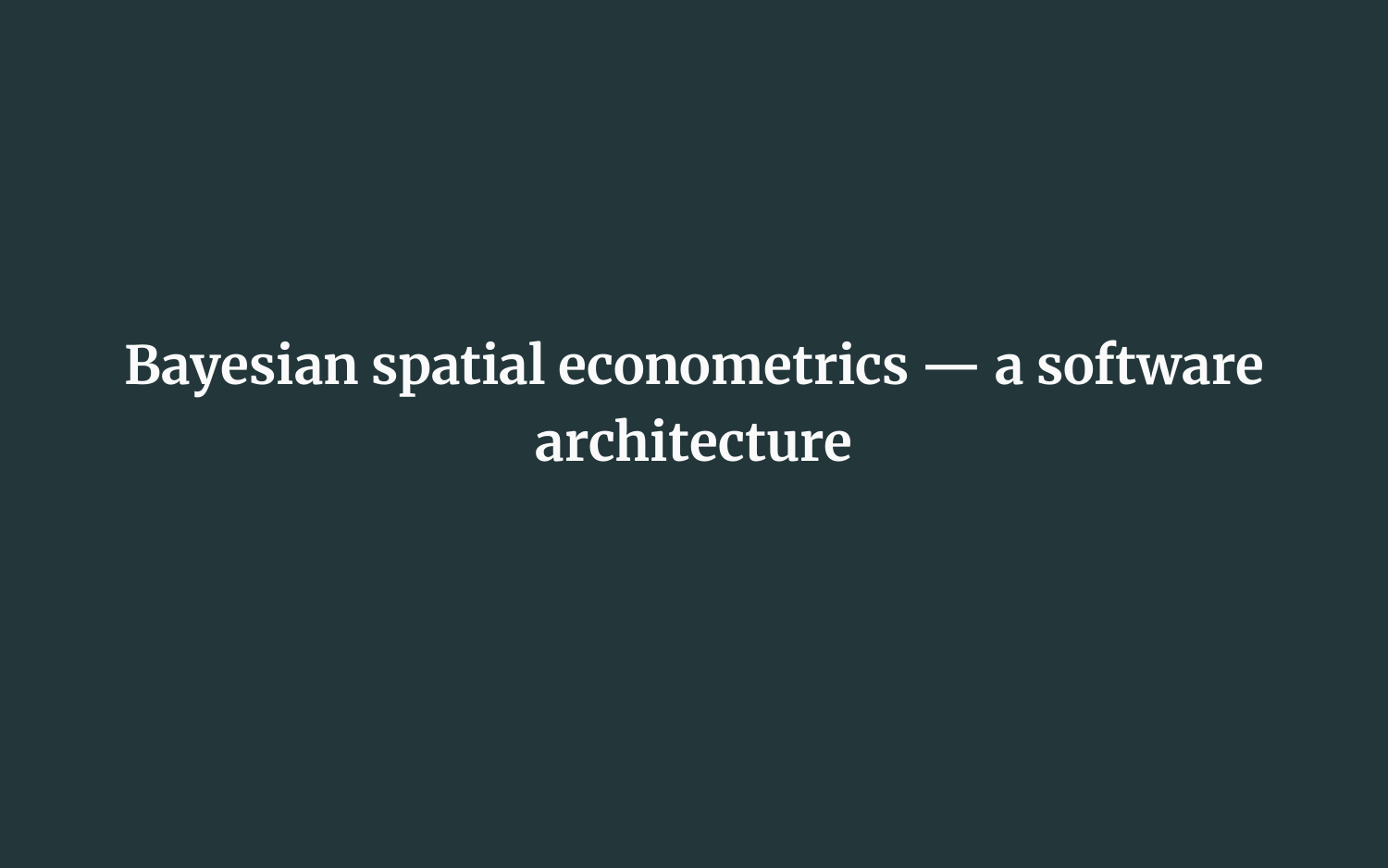We start by oberving that our MCMC samplers are fully characterised by a *state*, and *rules to update* the state — i.e. **state machines**.



outputs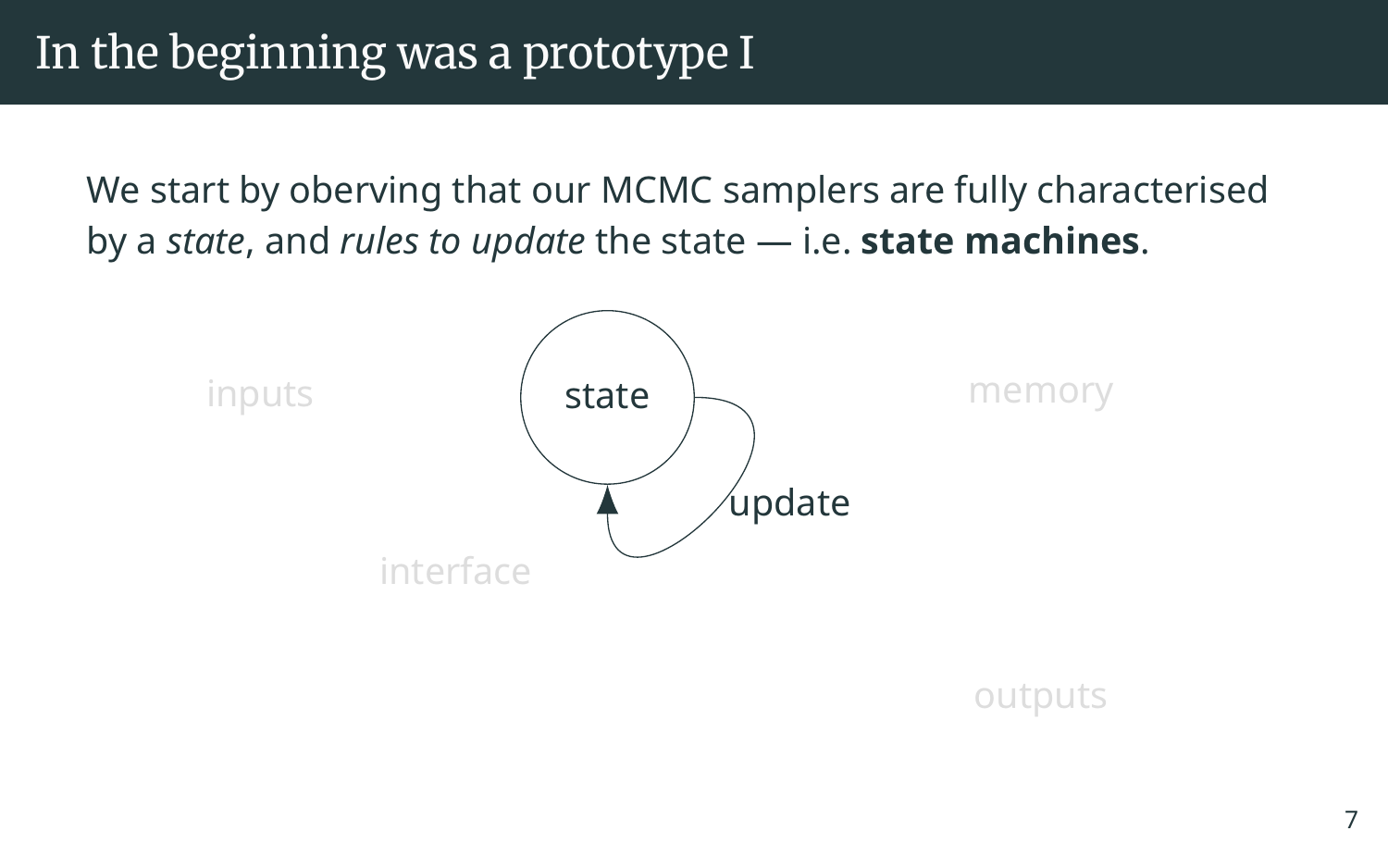For the state machine to be useful, we want to update and **store its state** — the posterior draws — repeatedly.



outputs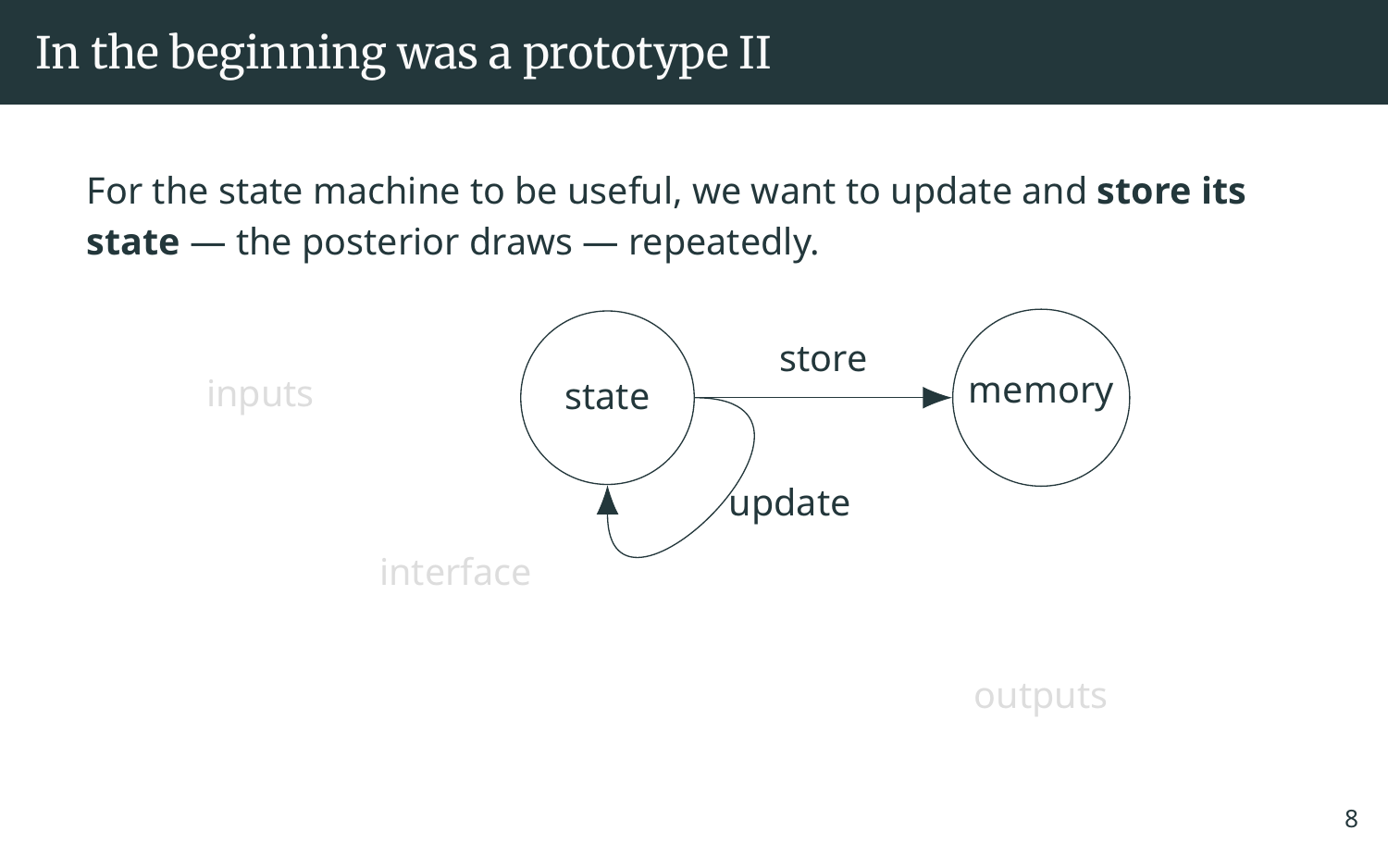Finally, we want to **interact with the state machine** (initialise and adjust it), and use the outputs via an **interface**.

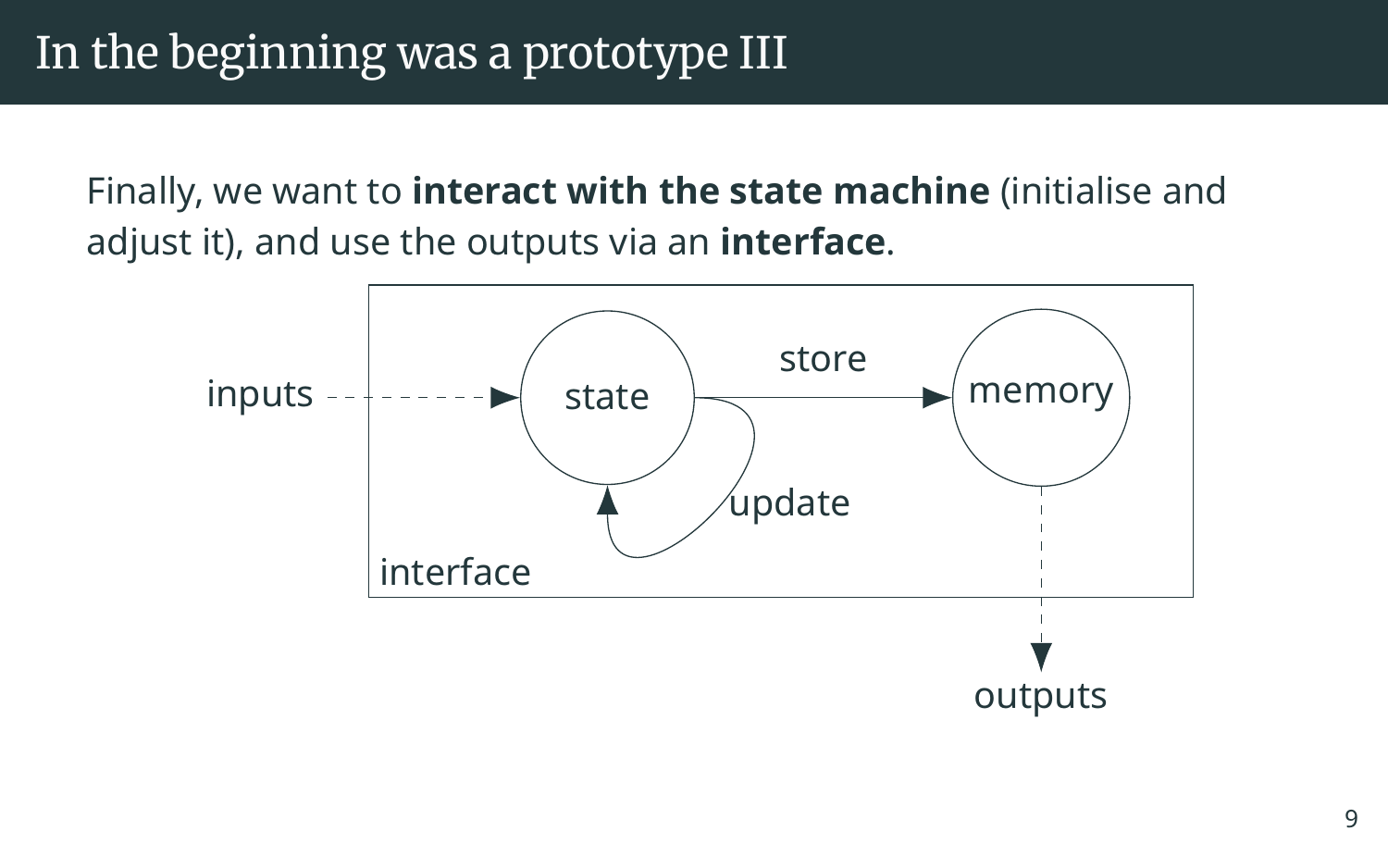Our core is a prototype-based **object-oriented** (OO) system around this state machine.

We depart from a simple linear model that we can readily adjust (priors, computation) and extend — e.g. with

- $\blacksquare$  local spatial lags,
- spatial filters, and
- parameterised connectivity.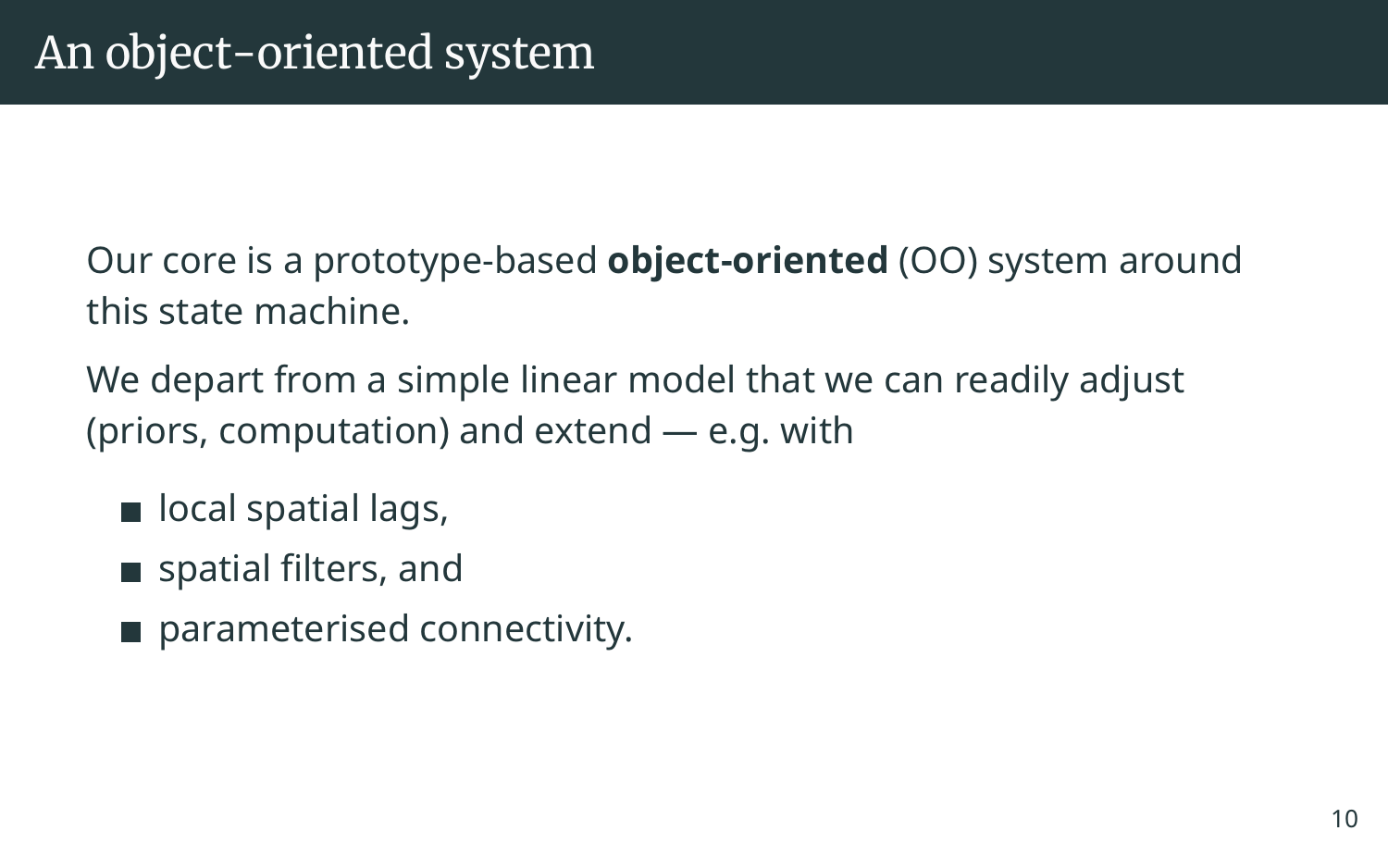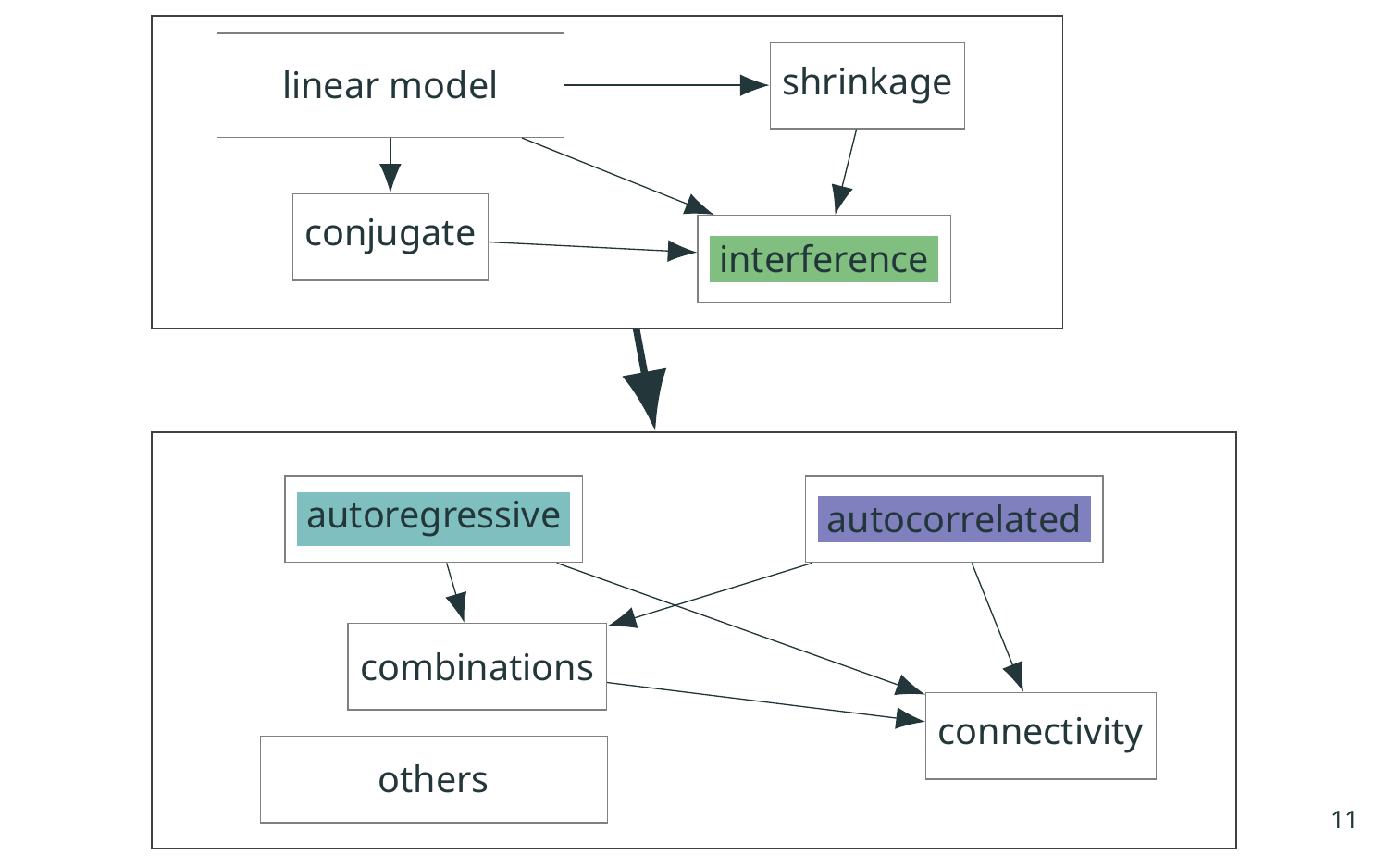A **functional** approach within the object-oriented system affords us *flexibility and extensibility*. Only the overall structure is predetermined.

To make this setup practical, we use a **programming interface** to

- $\blacksquare$  instantiate objects (choose priors, prepare composite objects),
- work with objects (tune samplers, obtain samples),
- prepare outputs.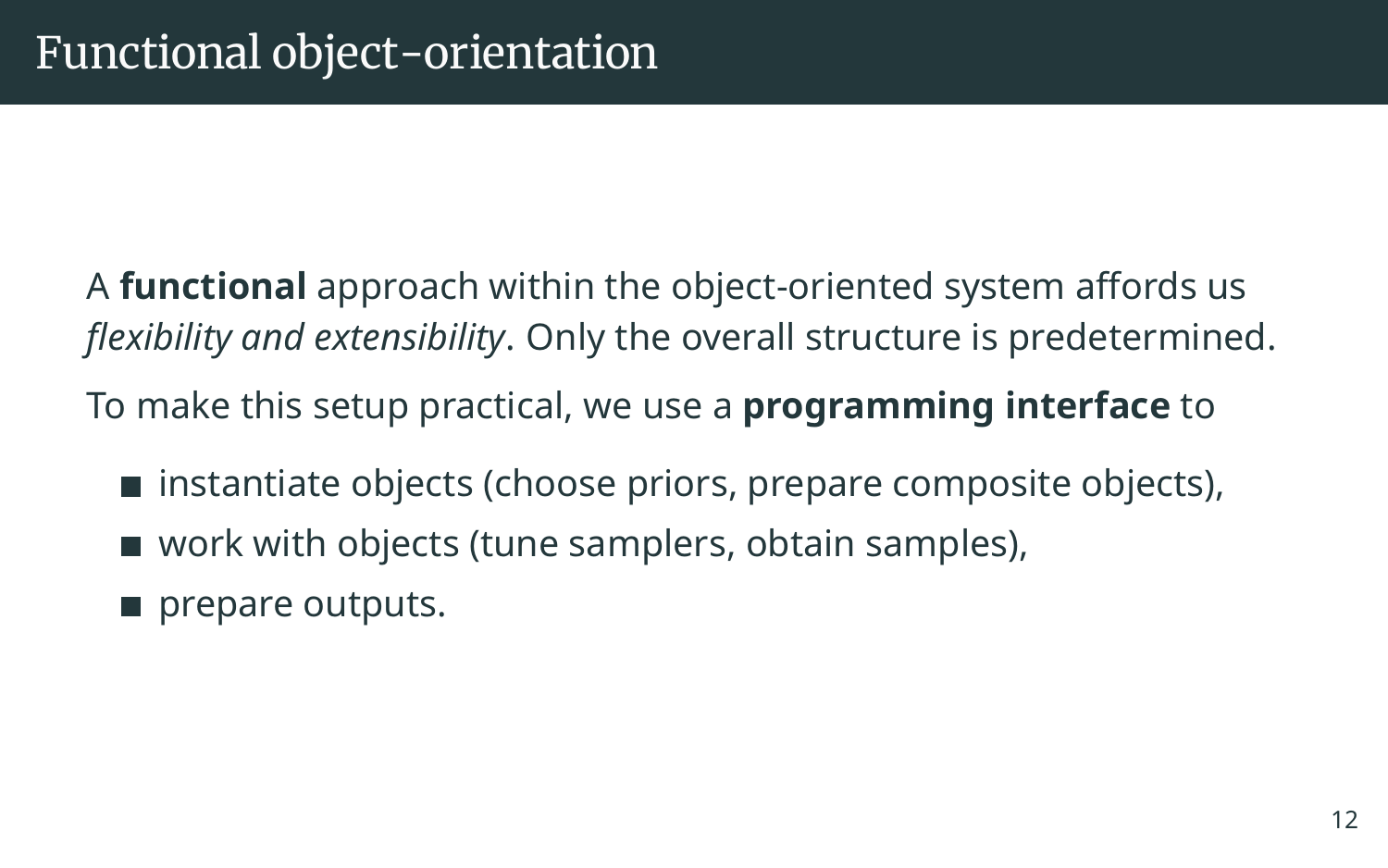## Hybrid programming for hybrid models



Figure 2: La Chimera di Arezzo (CC BY-SA 3.0 by Wikimedia User [Sailko\)](https://commons.wikimedia.org/wiki/User:Sailko).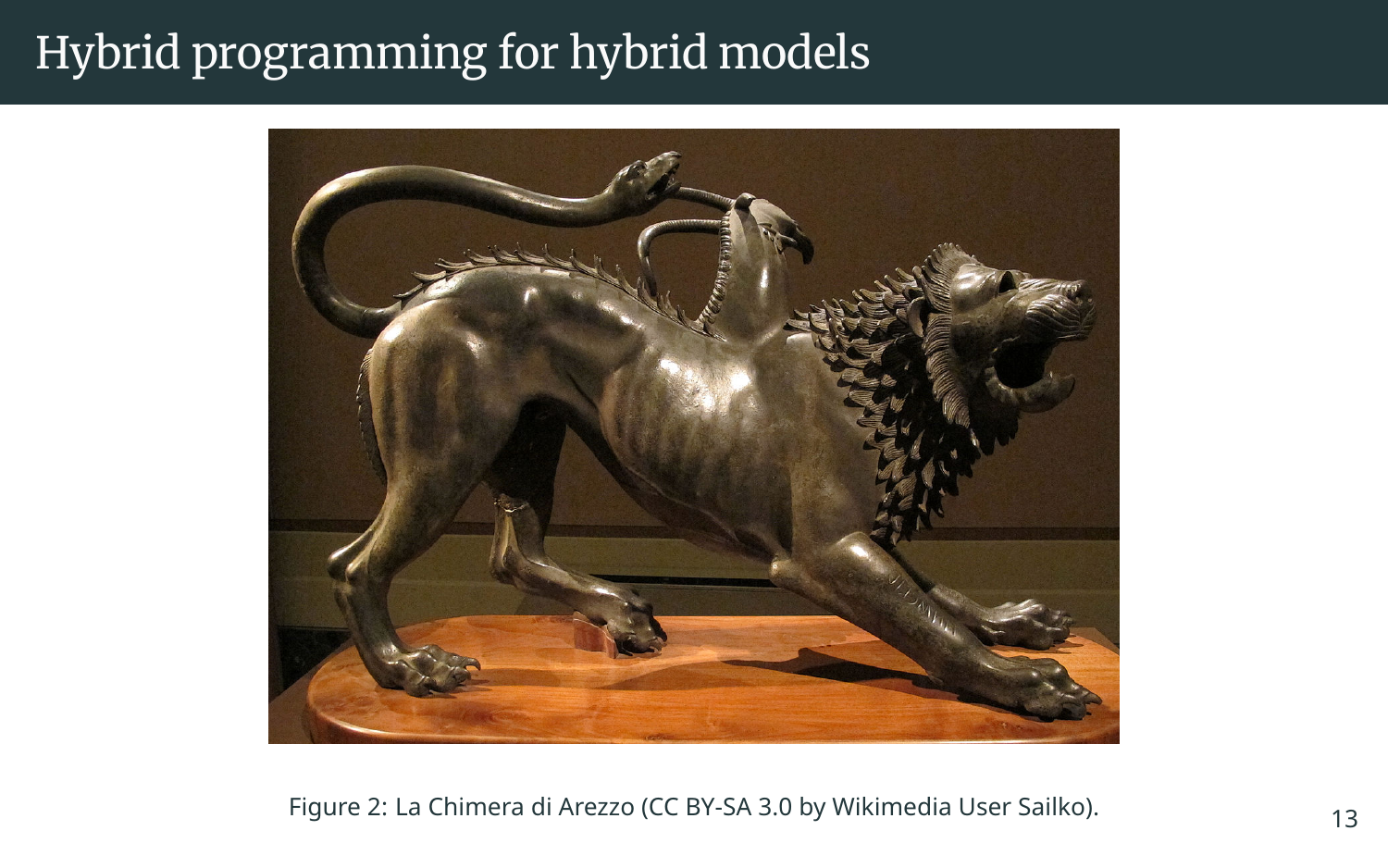Finally, we use an **idiomatic user interface**, connecting the *programming interface* and the *language*.

For R this might include

- $\blacksquare$  the formula interface e.g. bm(attention  $\sim$  colors),
- $\blacksquare$  a plot() method for visualisation,
- a summary() method to *summarise*,
- interfaces to **coda** [\[17\]](#page-33-0), **broom** [\[19\]](#page-33-1), **ggplot2** [\[20\]](#page-33-2), etc.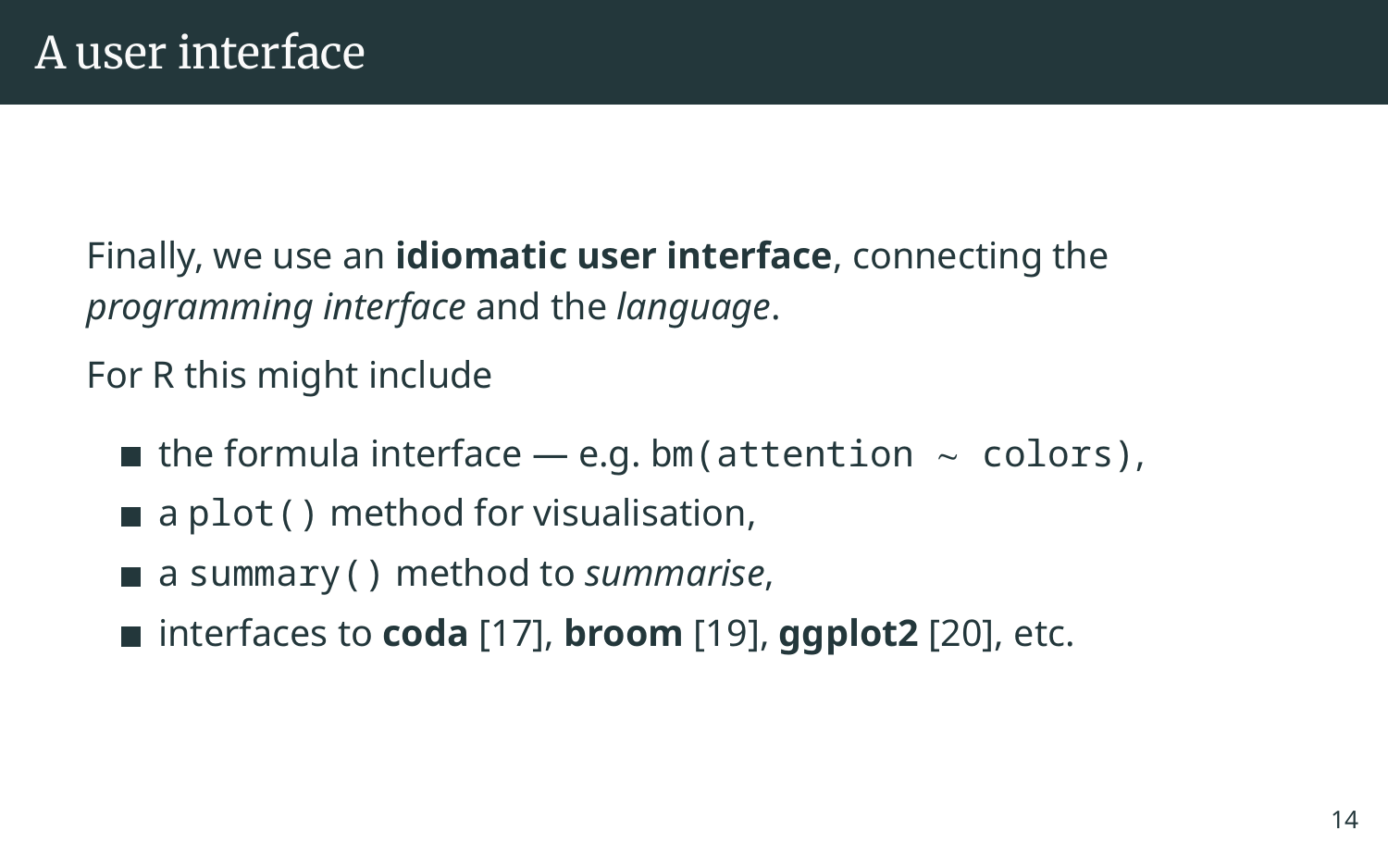## **Implementation in R**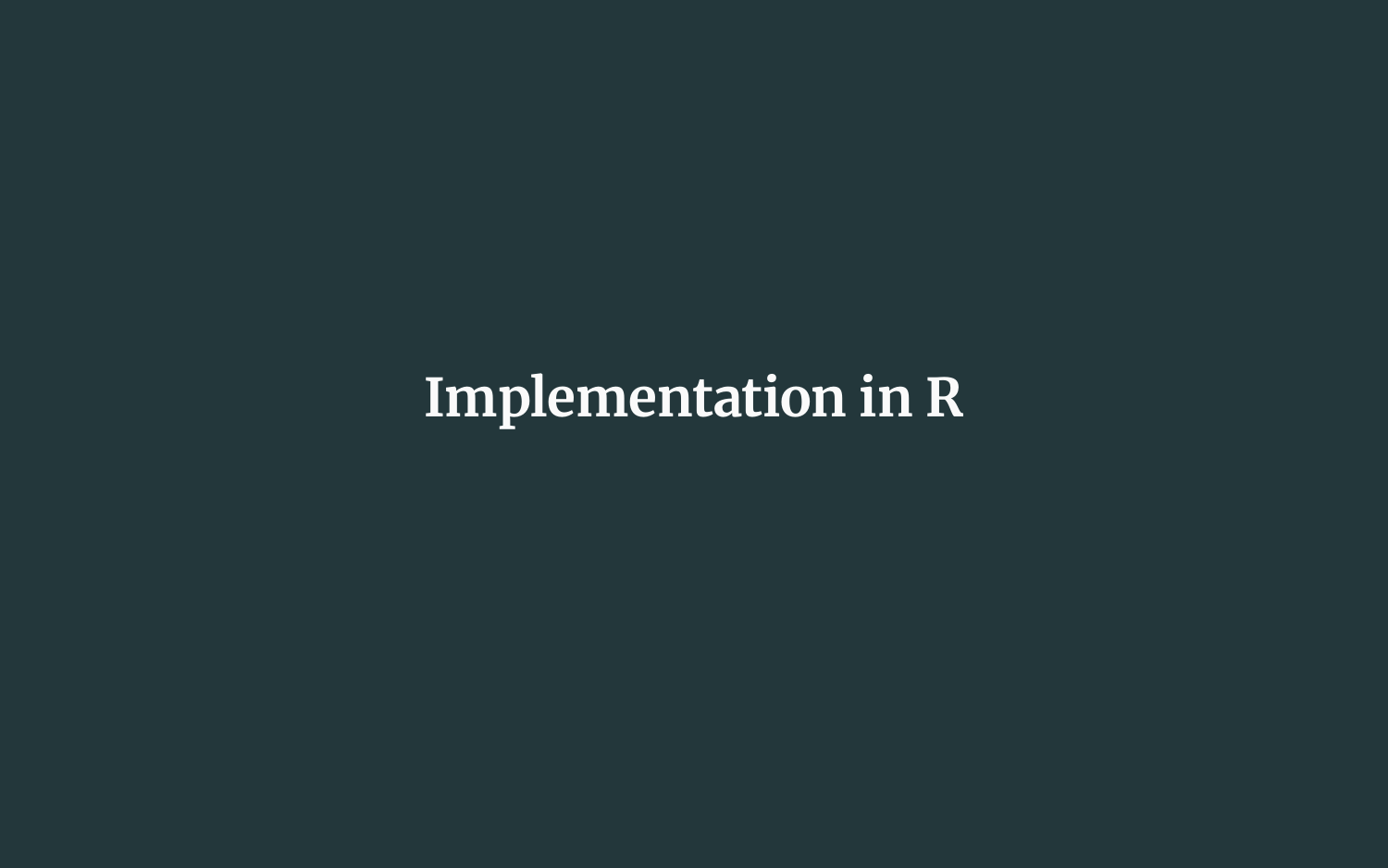In the **bsreg** package [\[13\]](#page-32-3) I try to implement this architecture in R.

I use the **R6** object-oriented system [\[5\]](#page-30-3) — which is a more classical OO system than e.g. **S4** [\[18\]](#page-33-3) — to represent

**a range of models**, roughly as

- $\blacksquare$  skeleton > non-conjugate linear model >
- $\blacksquare$  conjugate prior  $\vert$  shrinkage priors  $\vert$
- $\blacksquare$  local spatial lags > filters > connectivity,
- Metropolis-Hastings samplers.

A functional design for intermediate steps ensures flexiblity.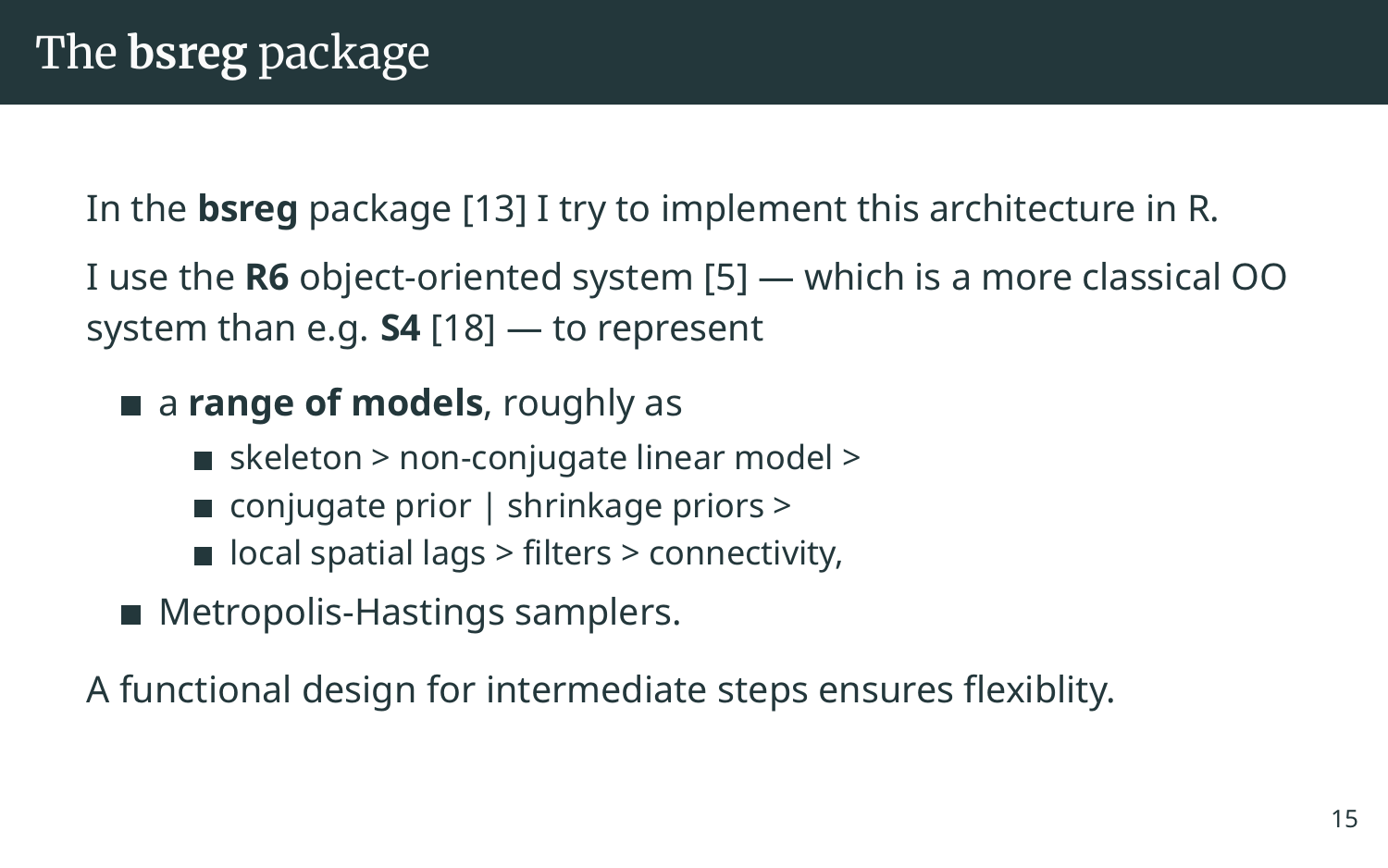To make **bsreg** accessible, I provide two interfaces.

- 1. A programming interface
	- $\Box$  o <- set options(set SLX(delta scale = .1))
	- $m \leq -get_bslx(y = y, X = X, options = o)$
	- $\blacksquare$  s <- sample(m, n burn = 1000) # modification in place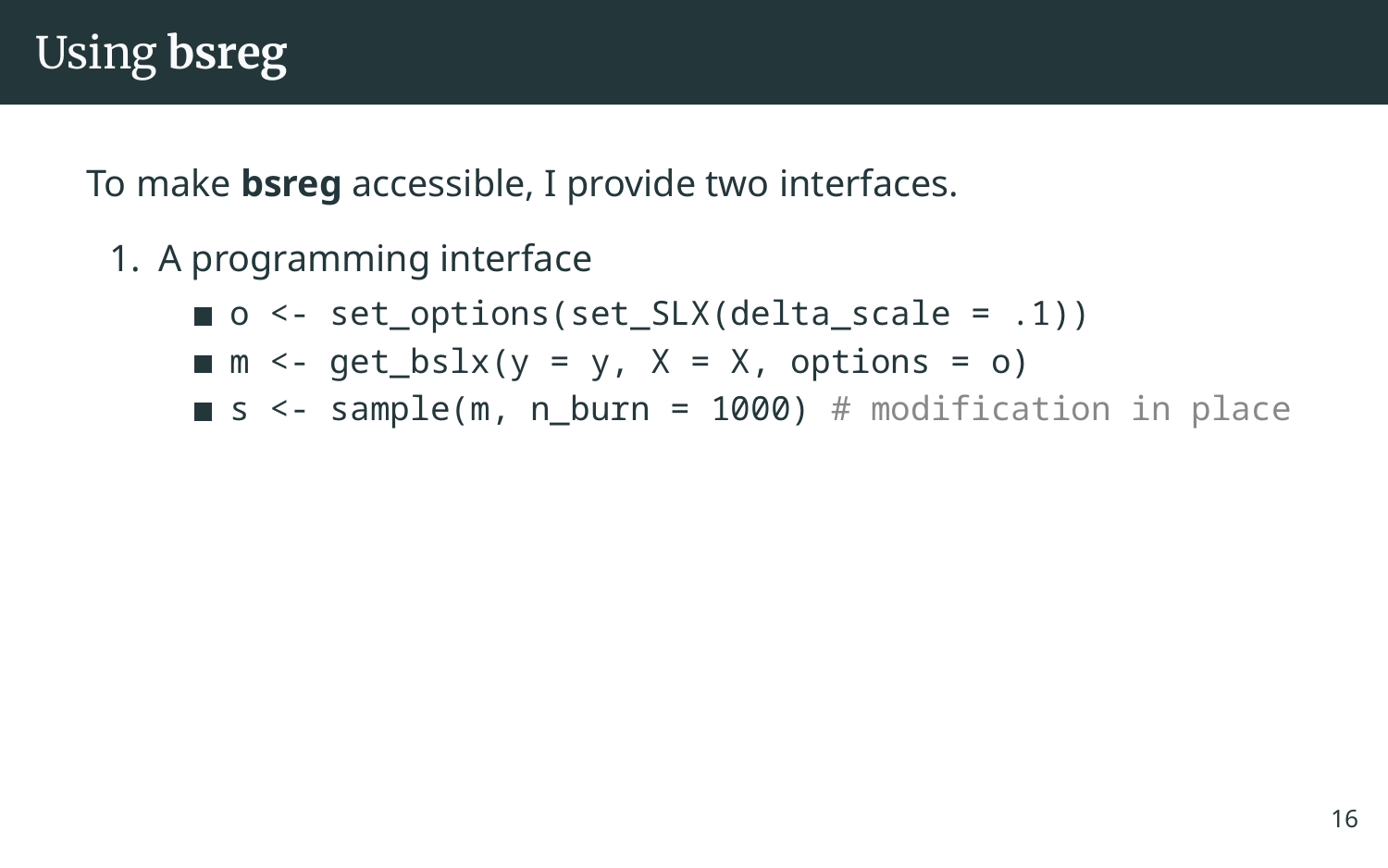To make **bsreg** accessible, I provide two interfaces.

- 1. A programming interface
	- $\Box$  o <- set options(set SLX(delta scale = .1))
	- $m \leq$  qet\_bslx(y = y, X = X, options = o)
	- $\blacksquare$  s <- sample(m, n burn = 1000) # modification in place
- 2. A user interface

m <- blm(log(sales) ∼ log(price), data = d) **summary(m)**  $#$  omitted spillovers? m <- bslx(log(sales) ∼ log(price), W = W\_id, data = d) plot(m)  $#$  not converged?

 $m \le - \text{bm}(m, n\_save = 5000)$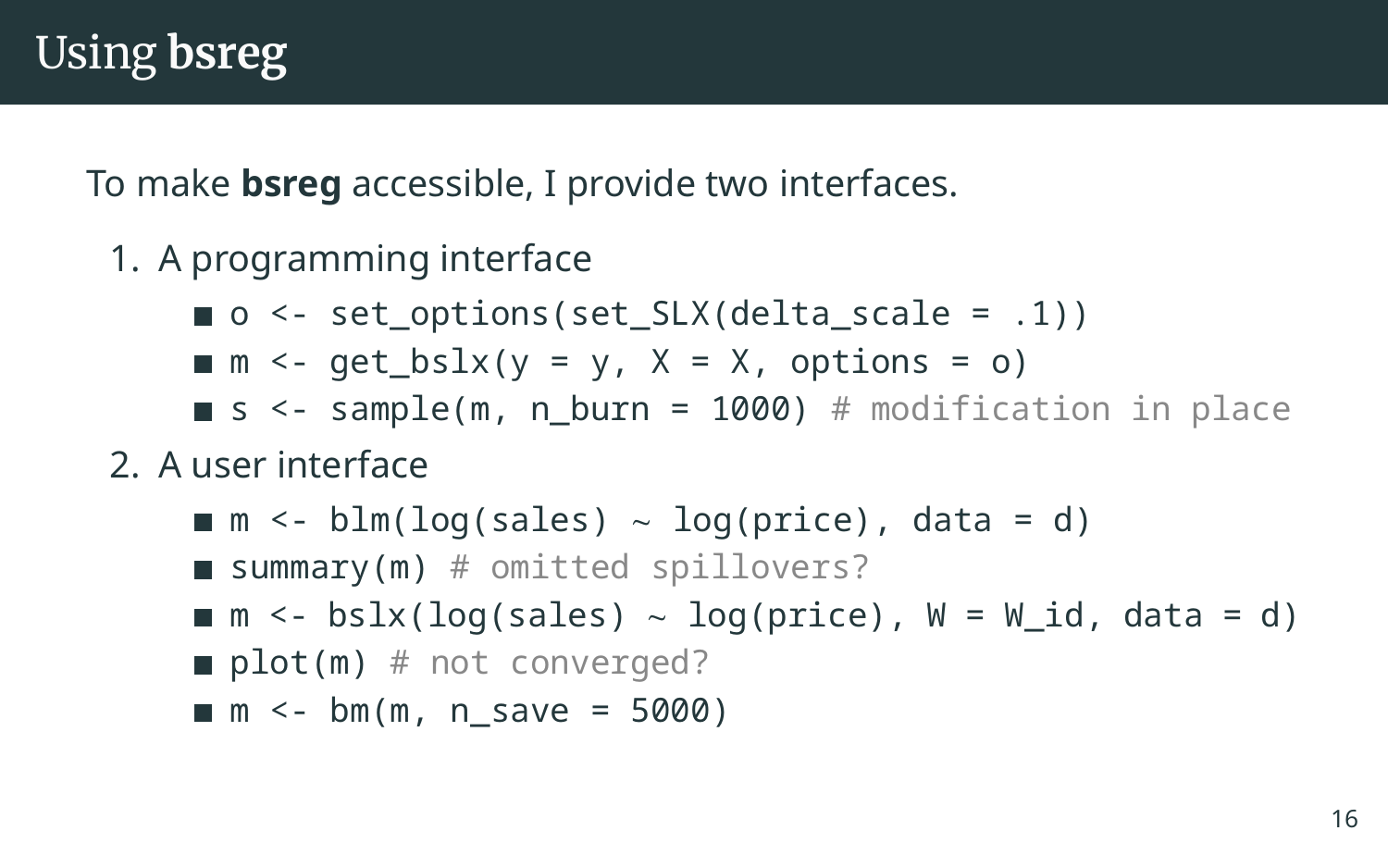## **An applied demonstration**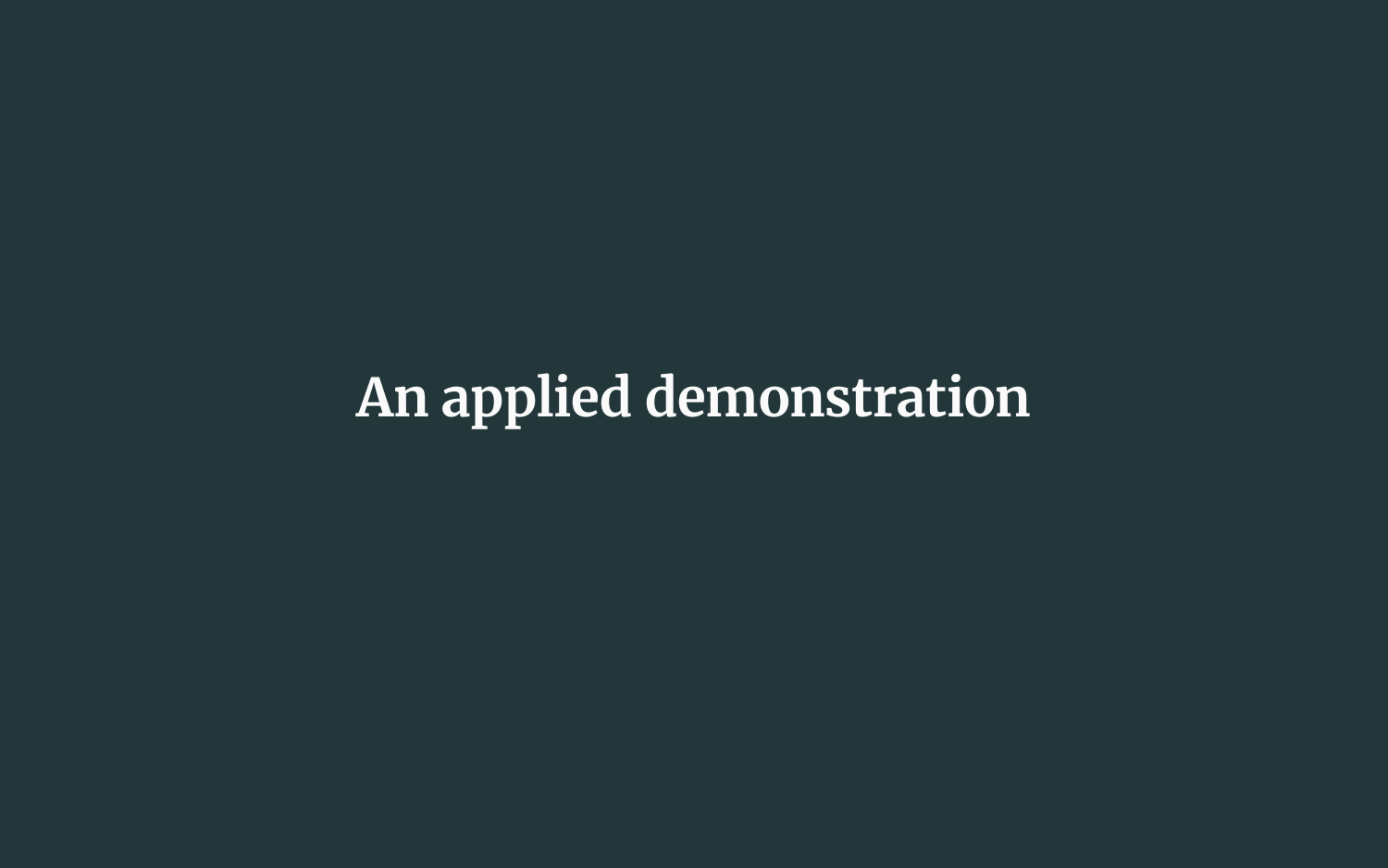Consider the following panel model of US cigarette demand [\[1\]](#page-29-2)

$$
\ln C_{it} = \alpha + \beta_{price} \ln P_{it} + \beta_{income} \ln I_{it} + \mu_i + \phi_t + \varepsilon_{it}.
$$

There is good evidence for **spillover effects between states**, so a spatial econometric model may be a sensible choice. Let's investigate the effect of income.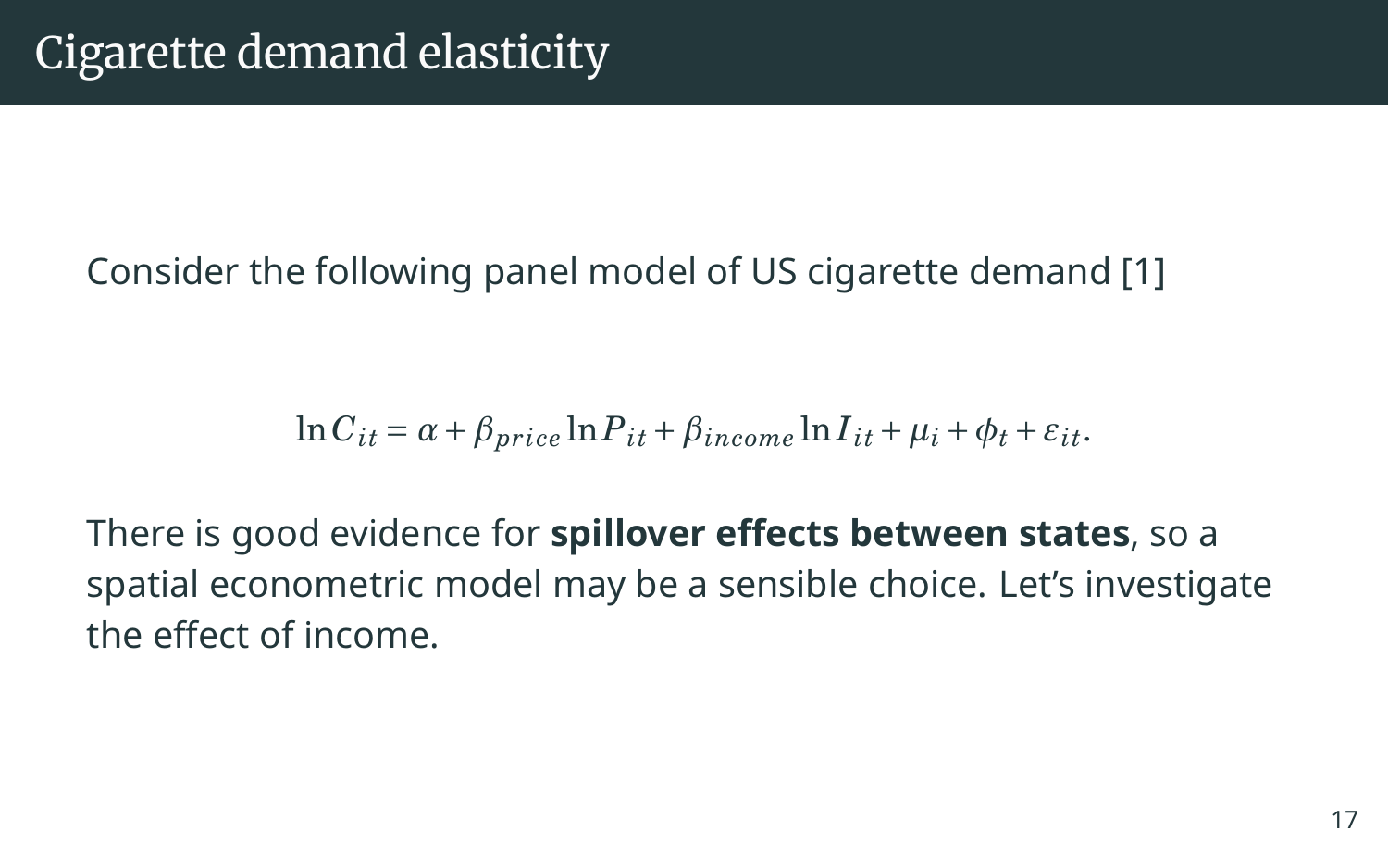### Average partial effects



Figure 3: Average income effect using a linear model and spatial models with contiguity-based **W**.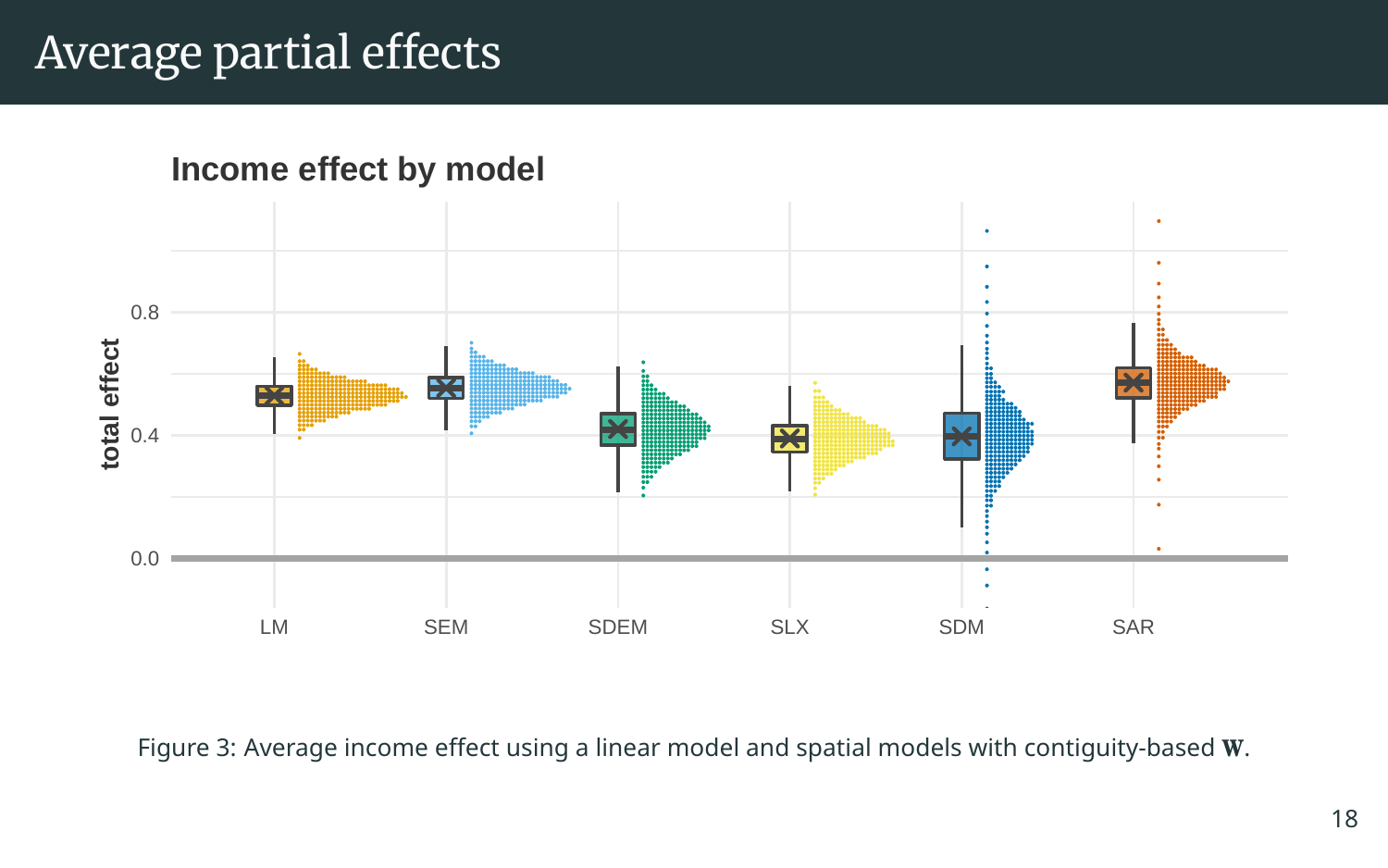### There is **uncertainty around spillover effects**, but also connectivity.

The preferred model of Halleck-Vega and Elhorst [\[10\]](#page-31-3) is a SLX model (with a local spatial lag) with **parameterised connectivity**. They use an inverse-distance decay matrix, where

■ [W]<sub>*ij*</sub> = 
$$
d_{ij}^{-\delta}
$$
 for  $i \neq j$  and 0 otherwise,

with distance *d* and free parameter *δ*.

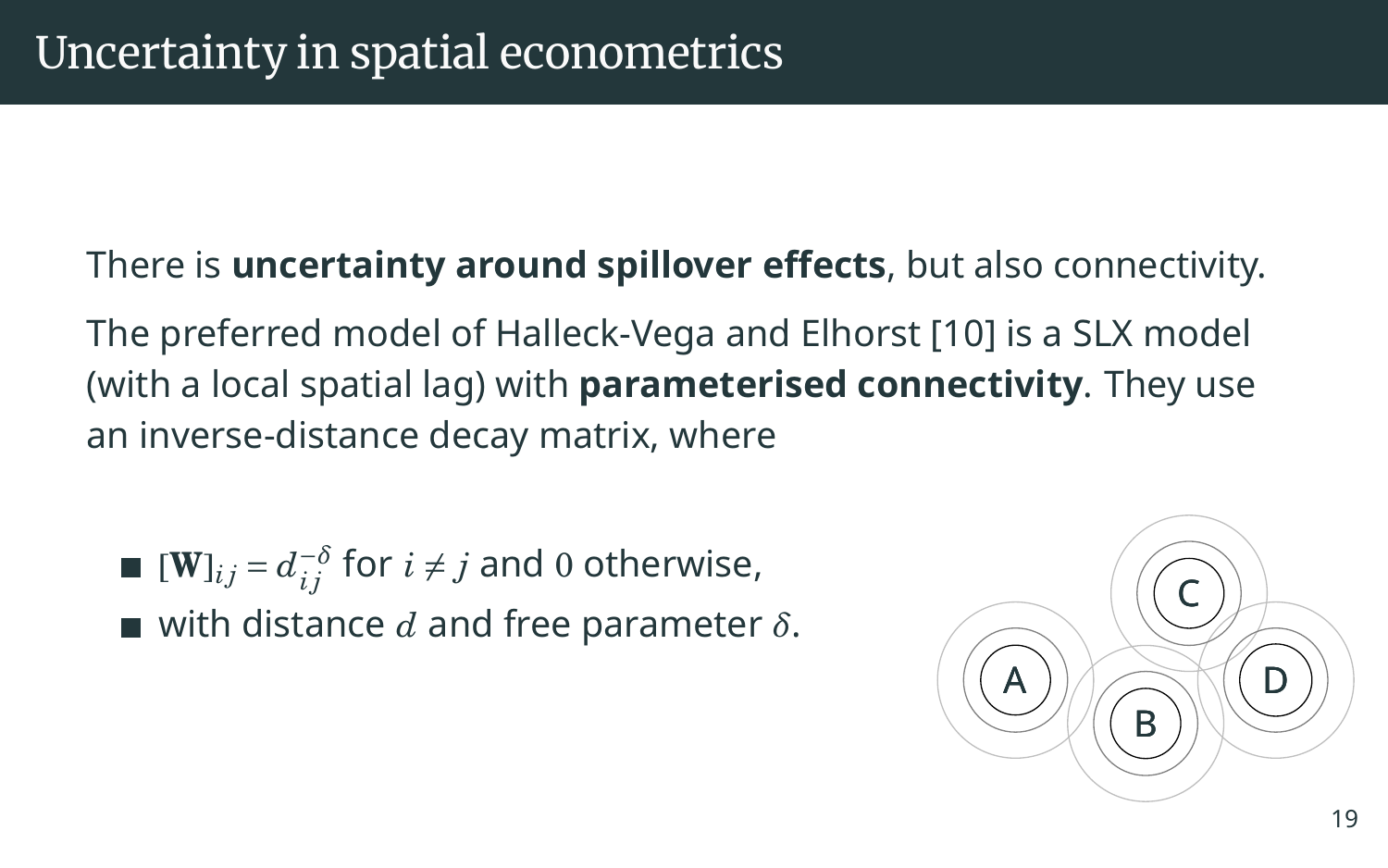### Uncertainty around connectivity



Figure 4: Average income effect using contiguity-based **W**, and inverse-distance decay-based **W** (scaled with the maximum eigenvalue) with fixed *δ* ∈ {2,4} and parameterised *δ*.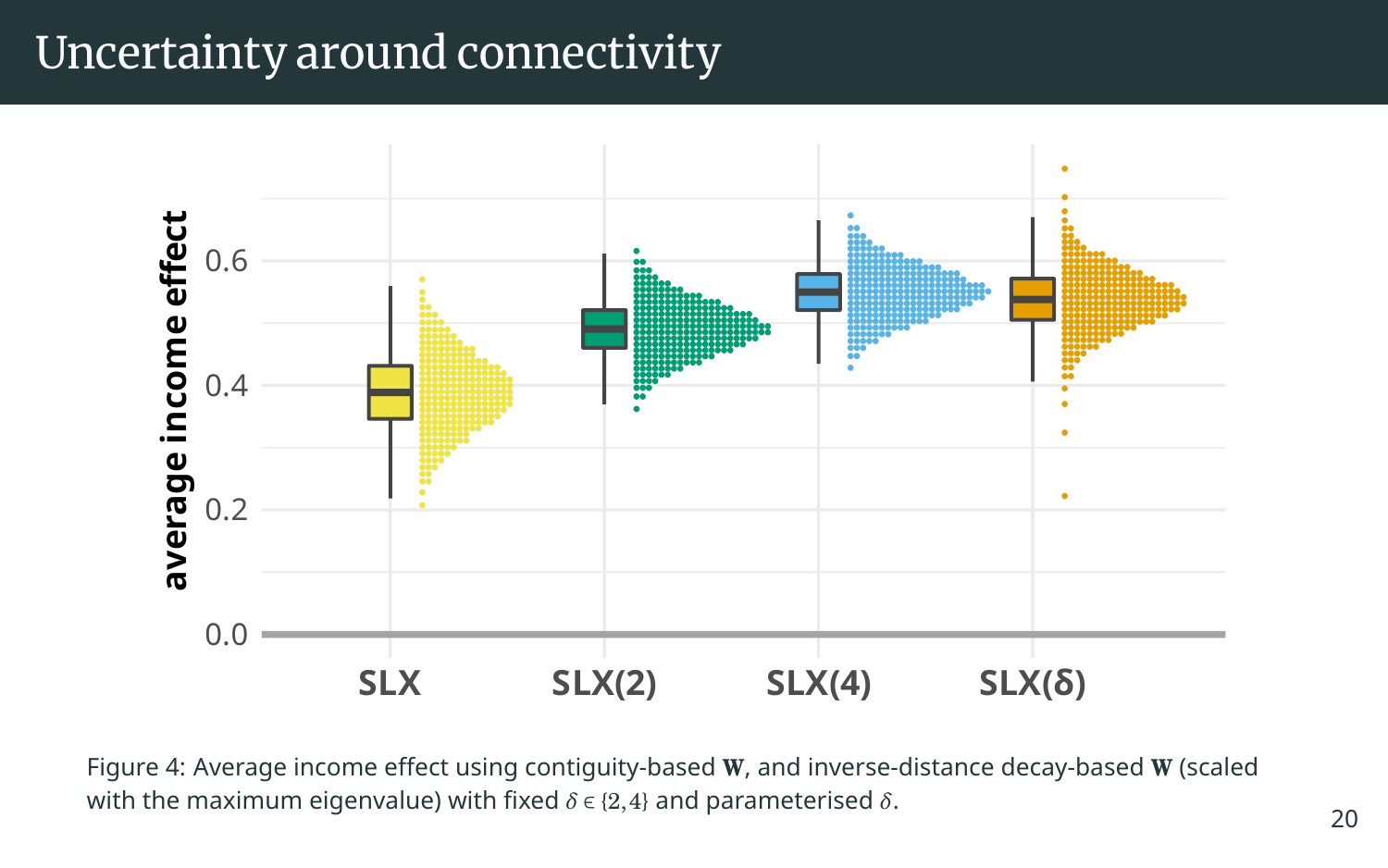### Two final scaling issues

First, posterior draws reflect **uncertainty around both** *δ* and *θ* at the same time, while the Delta method [\[10\]](#page-31-3) holds *δ* fixed.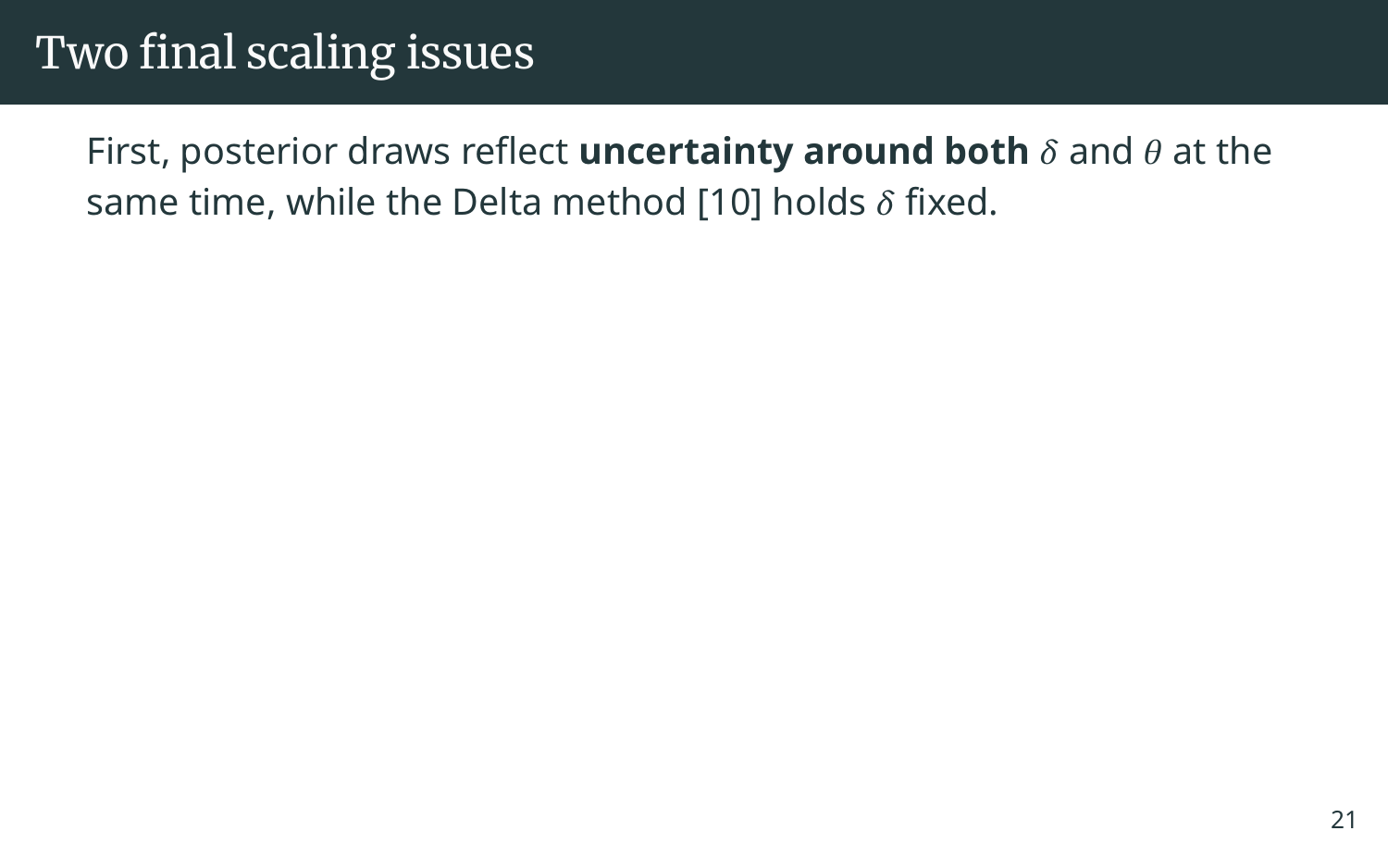### Two final scaling issues

First, posterior draws reflect **uncertainty around both** *δ* and *θ* at the same time, while the Delta method [\[10\]](#page-31-3) holds *δ* fixed.

Second, consider the average partial effects of the SLX model

$$
\frac{\partial \mathbf{y}}{\partial \mathbf{x}_k} = \mathbf{I}\boldsymbol{\beta}_k + \mathbf{W}\boldsymbol{\theta}_k
$$

When **W** is row-stochastic (or generally  $\sum_{i=1}^n\sum_{j=1}^n[\mathbf{W}]_{ij}$  =  $n$ ) the parameter *θ* gives us the *average partial effect*.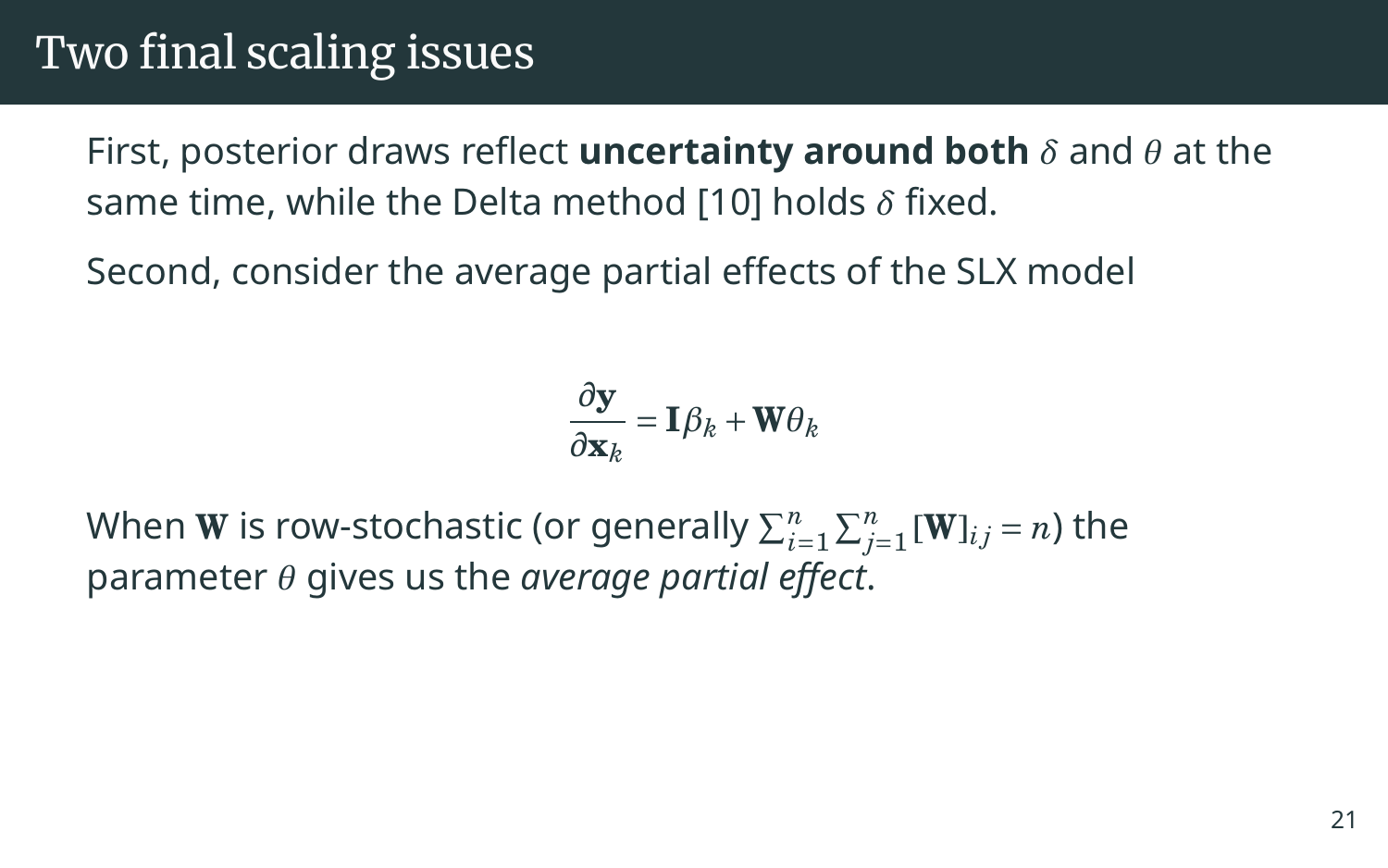### Two final scaling issues

First, posterior draws reflect **uncertainty around both** *δ* and *θ* at the same time, while the Delta method [\[10\]](#page-31-3) holds *δ* fixed.

Second, consider the average partial effects of the SLX model

$$
\frac{\partial \mathbf{y}}{\partial \mathbf{x}_k} = \mathbf{I}\boldsymbol{\beta}_k + \mathbf{W}\boldsymbol{\theta}_k
$$

When **W** is row-stochastic (or generally  $\sum_{i=1}^n\sum_{j=1}^n[\mathbf{W}]_{ij}$  =  $n$ ) the parameter *θ* gives us the *average partial effect*.

This is **not the case in general** — Halleck-Vega and Elhorst [\[10\]](#page-31-3) and the **spatialreg** package [\[2\]](#page-29-3) *do not account for this* and **overestimate** spillover effects **by** a factor of **seven**.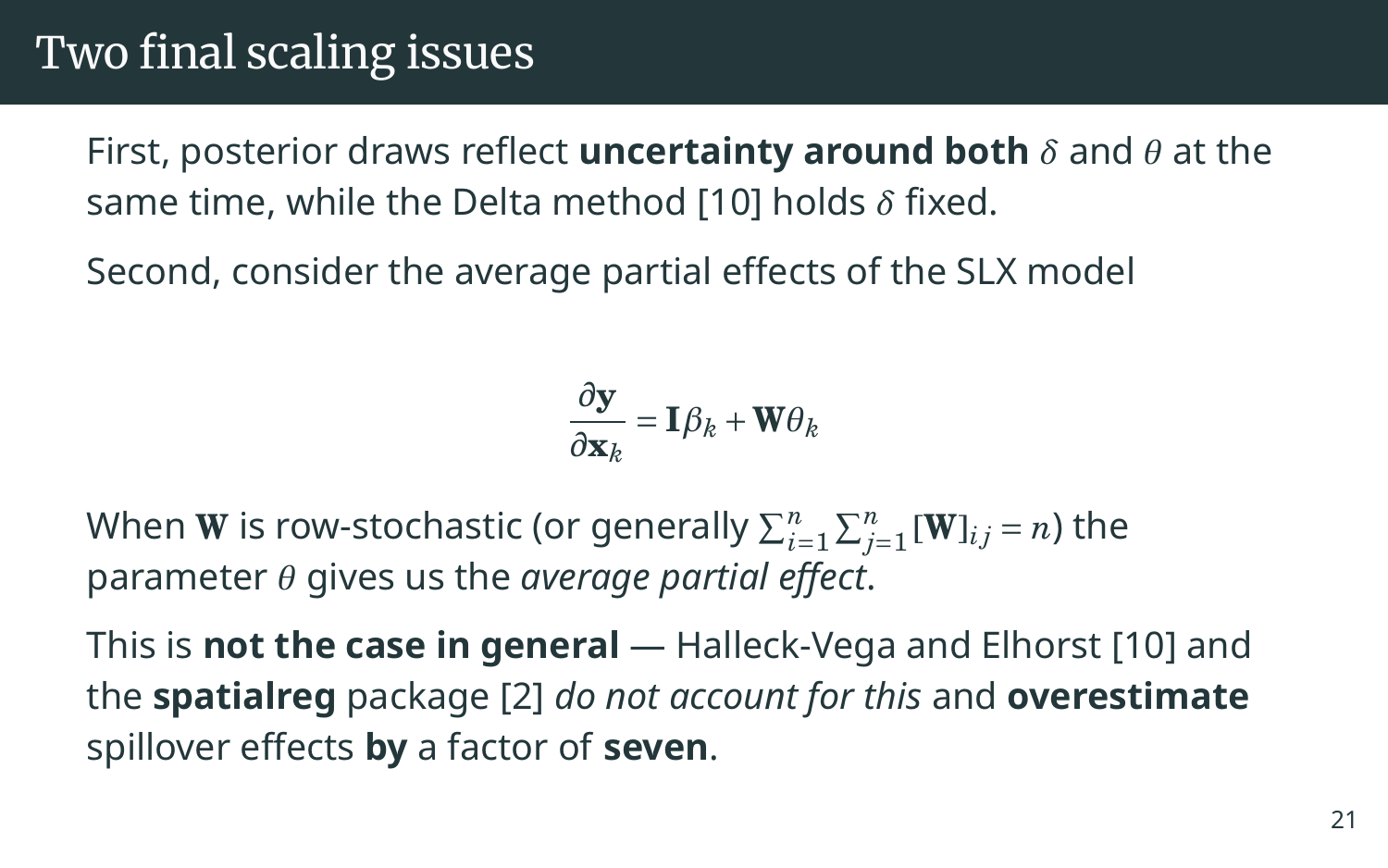Thank you!

## **Find me, the paper, and the package at:**

### **[<kuschnig.eu>](https://kuschnig.eu)**

**[<doi.org/10.1007/s43071-022-00023-w>](https://doi.org/10.1007/s43071-022-00023-w)**

**[<CRAN.R-project.org/pkg=bsreg>](https://CRAN.R-project.org/pkg=bsreg)**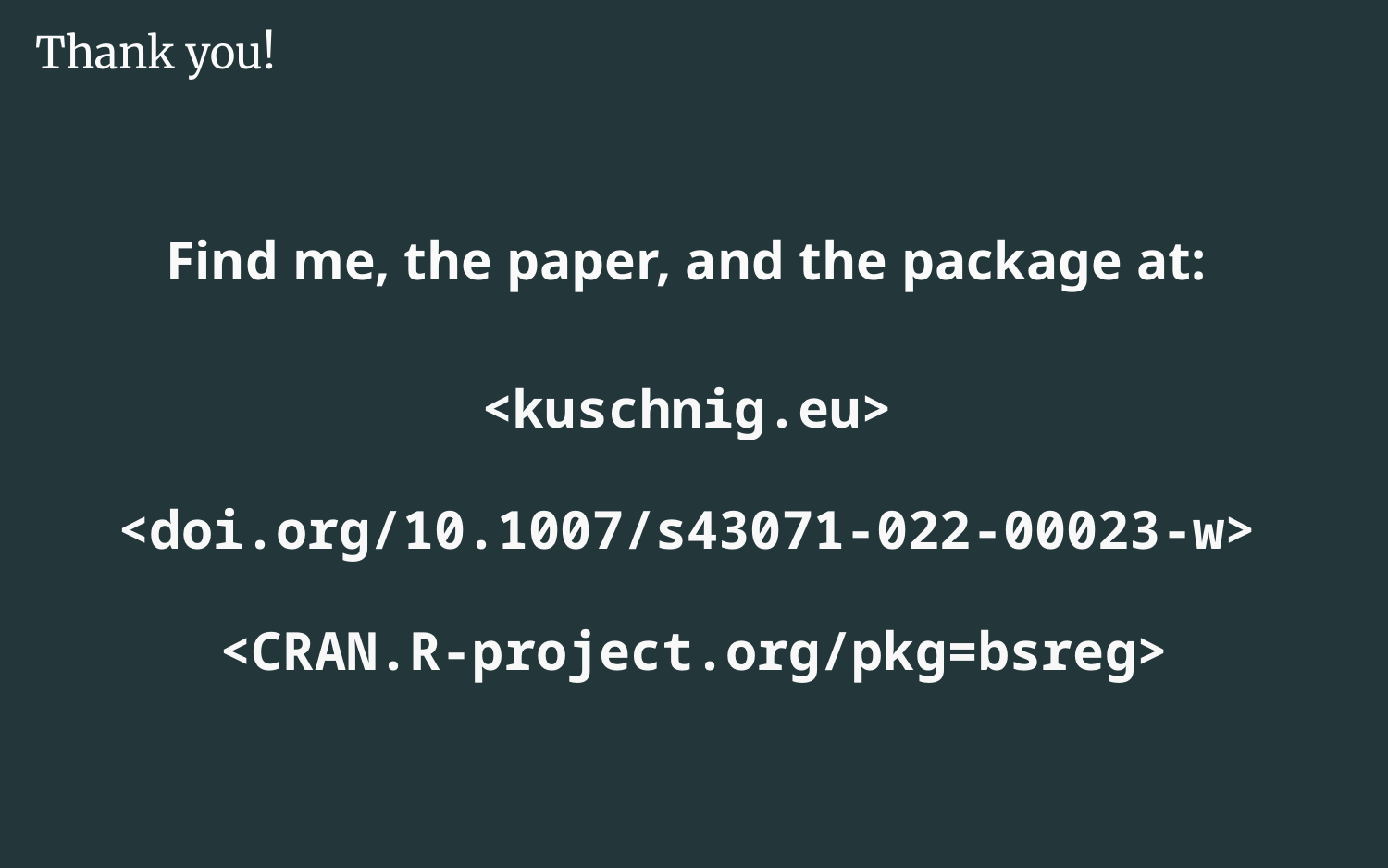### References i

<span id="page-29-2"></span>[1] Badi H Baltagi and Dong Li.

### **Prediction in the panel data model with spatial correlation.**

In *Advances in Spatial Econometrics*, pages 283–295. Springer, 2004.

<span id="page-29-3"></span>[2] Roger Bivand, Jan Hauke, and Tomasz Kossowski.

#### **Computing the Jacobian in Gaussian spatial autoregressive models: an illustrated comparison of available methods.**

*Geographical Analysis*, 45(2):150–179, 2013.

<span id="page-29-0"></span>[3] Roger S. Bivand, Edzer Pebesma, and Virgilio Gómez-Rubio.

#### *Applied spatial data analysis with R***.**

Springer, NY, 2013.

<span id="page-29-1"></span>[4] Bob Carpenter, Andrew Gelman, Matthew Hoffman, Daniel Lee, Ben Goodrich, Michael Betancourt, Marcus Brubaker, Jiqiang Guo, Peter Li, and Allen Riddell.

#### **Stan: a probabilistic programming language.**

*Journal of Statistical Software*, 76(1):1–32, 2017.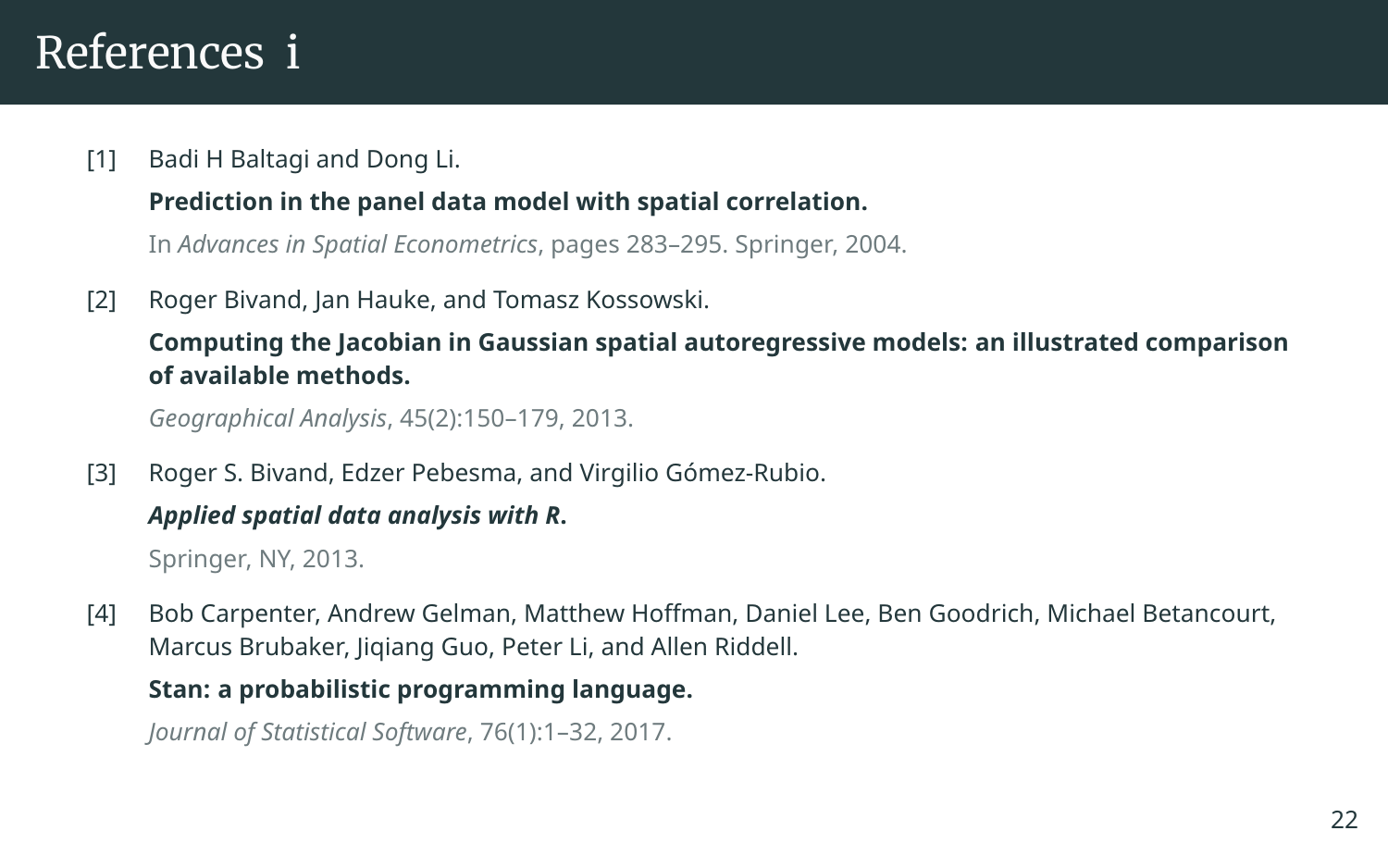### References ii

<span id="page-30-3"></span>[5] Winston Chang.

*R6: encapsulated classes with reference semantics***, 2021.** R package version 2.5.1.

<span id="page-30-1"></span>[6] Gary J. Cornwall and Olivier Parent.

**Embracing heterogeneity: the spatial autoregressive mixture model.**

*Regional Science and Urban Economics*, 64:148–161, 2017.

<span id="page-30-0"></span>[7] Jesús Crespo Cuaresma and Martin Feldkircher.

**Spatial filtering, model uncertainty and the speed of income convergence in Europe.**

*Journal of Applied Econometrics*, 28(4):720–741, 2013.

<span id="page-30-2"></span>[8] Nicolas Debarsy and James P. LeSage.

**Bayesian model averaging for spatial autoregressive models based on convex combinations of different types of connectivity matrices.**

*Journal of Business & Economic Statistics*, pages 1–12, 2020.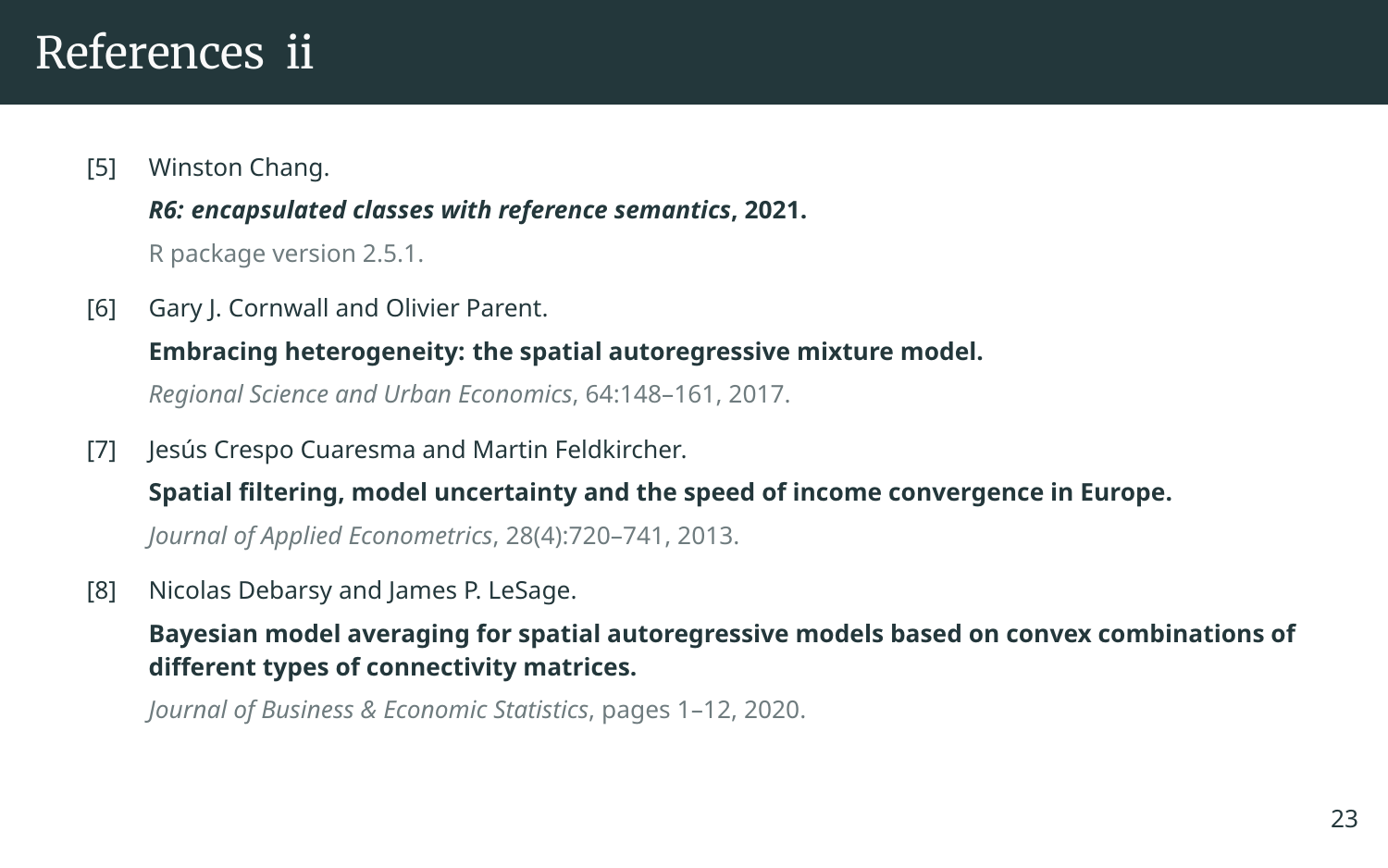### References iii

### <span id="page-31-0"></span>[9] Guanpeng Dong and Richard Harris. **Spatial autoregressive models for geographically hierarchical data structures.** *Geographical Analysis*, 47(2):173–191, 2015.

<span id="page-31-3"></span>[10] Solmaria Halleck Vega and J. Paul Elhorst.

#### **The SLX model.**

*Journal of Regional Science*, 55(3):339–363, 2015.

<span id="page-31-1"></span>[11] Xiaoyi Han and Lung-Fei Lee.

**Bayesian analysis of spatial panel autoregressive models with time-varying endogenous spatial weight matrices, common factors, and random coefficients.**

*Journal of Business & Economic Statistics*, 34(4):642–660, 2016.

<span id="page-31-2"></span>[12] Tamás Krisztin, Philipp Piribauer, and Michael Wögerer.

#### **A spatial multinomial logit model for analysing urban expansion.**

*Spatial Economic Analysis*, pages 1–22, 2021.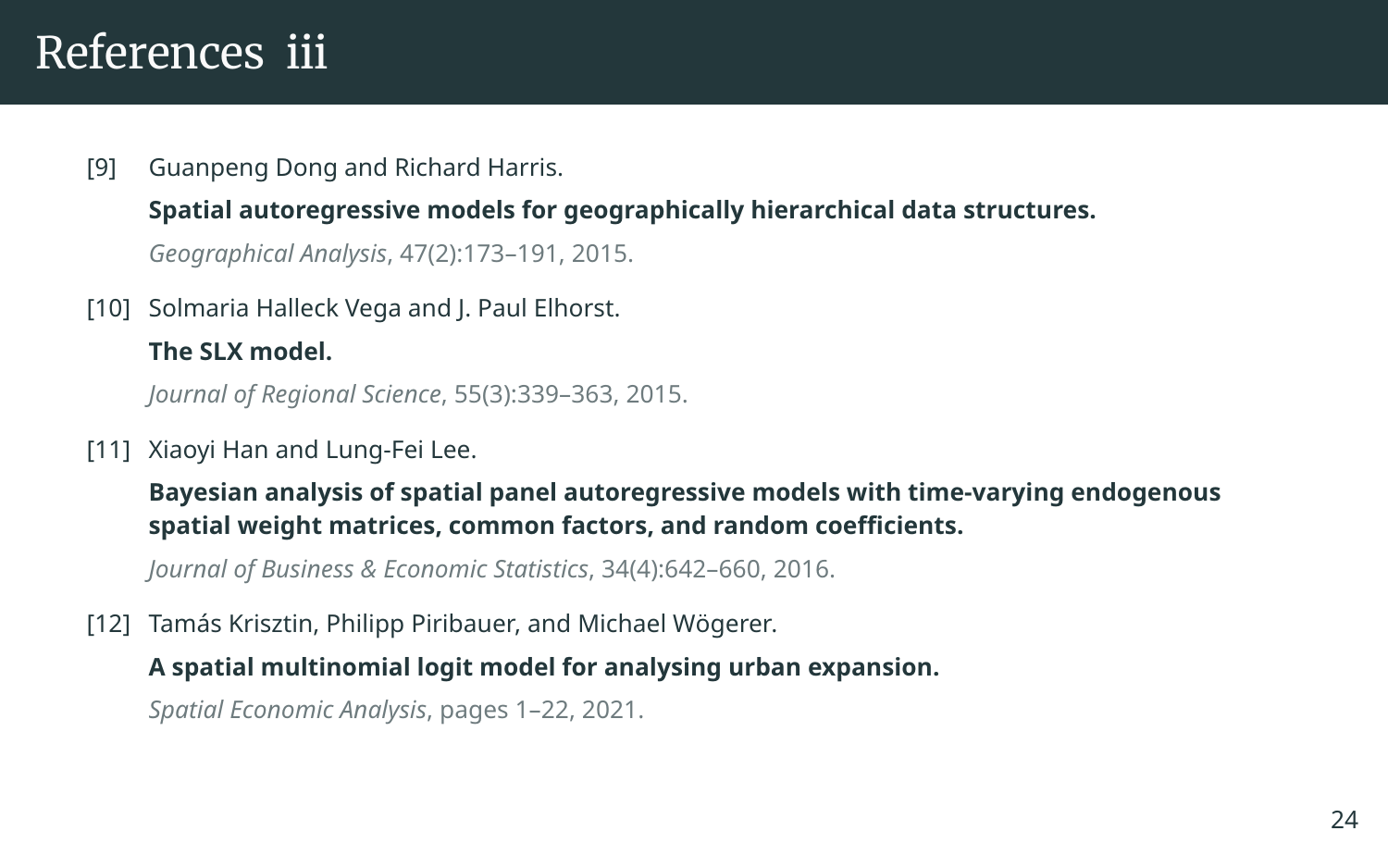### References iv

#### <span id="page-32-3"></span>[13] Nikolas Kuschnig.

#### *bsreg: Bayesian spatial regression models***, 2022.**

R package version 0.0.2.

<span id="page-32-1"></span>[14] Donald J. Lacombe and Stuart G. McIntyre.

### **Local and global spatial effects in hierarchical models.**

*Applied Economics Letters*, 23(16):1168–1172, 2016.

<span id="page-32-2"></span>[15] James P LeSage.

**Bayesian estimation of limited dependent variable spatial autoregressive models.**

*Geographical Analysis*, 32(1):19–35, 2000.

<span id="page-32-0"></span>[16] James P. LeSage and R. Kelley Pace.

#### **A matrix exponential spatial specification.**

*Journal of Econometrics*, 140(1):190–214, 2007.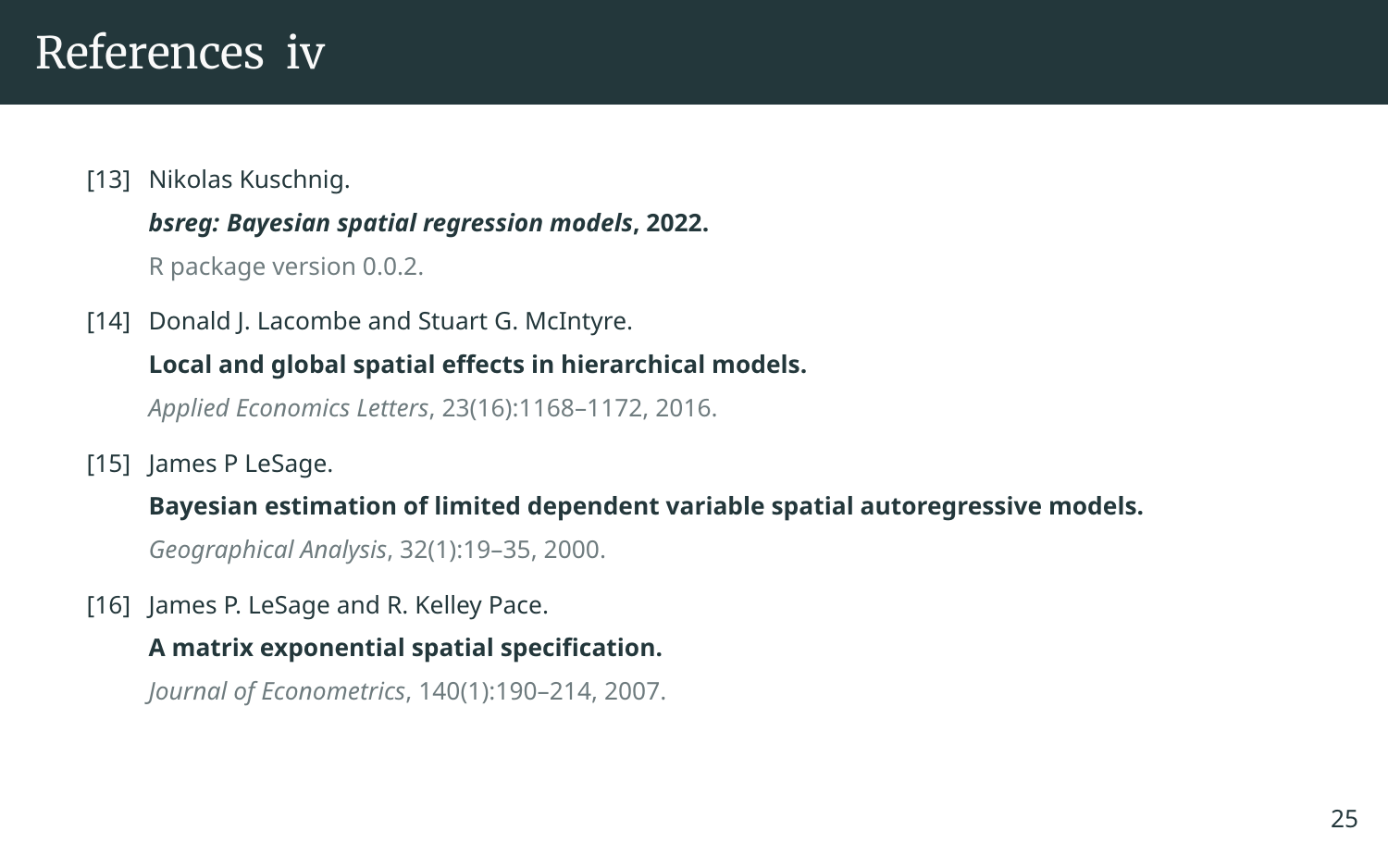### References v

#### <span id="page-33-0"></span>[17] Martyn Plummer.

#### **JAGS: a program for analysis of Bayesian graphical models using Gibbs sampling.**

In *Proceedings of the 3rd International Workshop on Distributed Statistical Computing*, 2003.

<span id="page-33-3"></span>[18] R Core Team.

#### *R: a language and environment for statistical computing***.**

R Foundation for Statistical Computing, Vienna, Austria, 2021.

<span id="page-33-1"></span>[19] David Robinson et al.

#### *broom: convert statistical objects into tidy tibbles***, 2022.**

R package version 0.8.0.

<span id="page-33-2"></span>[20] Hadley Wickham.

#### *ggplot2: elegant graphics for data analysis***.**

Springer-Verlag New York, 2016.